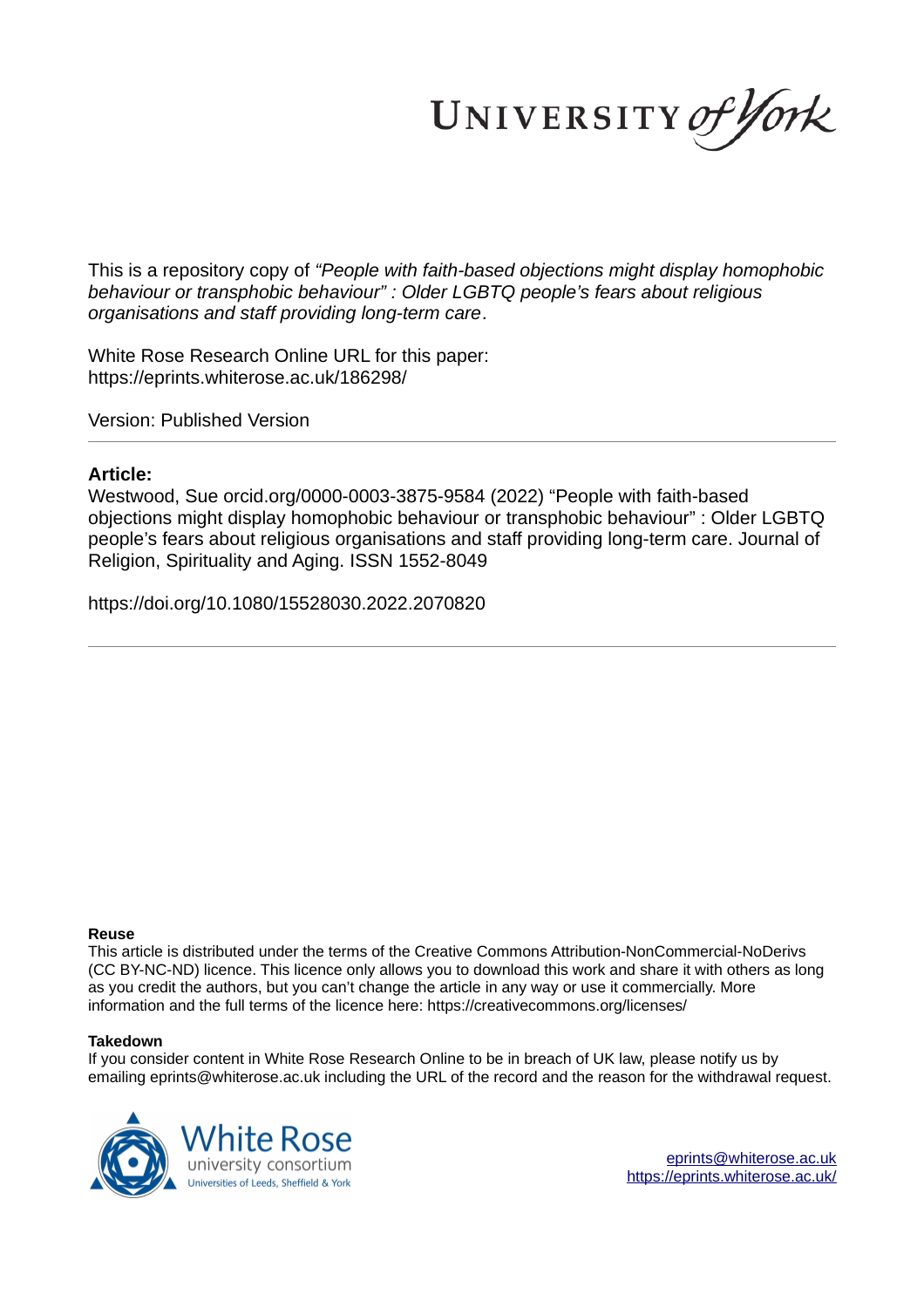



**Journal of Religion, Spirituality & Aging**

**ISSN: (Print) (Online) Journal homepage: https://www.tandfonline.com/loi/wrsa20**

# **"People with faith-based objections might display homophobic behaviour or transphobic behaviour": older LGBTQ people's fears about religious organisations and staff providing long-term care**

# **Sue Westwood**

**To cite this article:** Sue Westwood (2022): "People with faith-based objections might display homophobic behaviour or transphobic behaviour": older LGBTQ people's fears about religious organisations and staff providing long-term care, Journal of Religion, Spirituality & Aging, DOI: 10.1080/15528030.2022.2070820

**To link to this article:** https://doi.org/10.1080/15528030.2022.2070820

© 2022 The Author(s). Published with license by Taylor & Francis Group, LLC.

| ۰<br>_ |  |
|--------|--|
|        |  |
|        |  |
|        |  |

Published online: 02 May 2022.

Submit your article to this journal  $\mathbb{Z}$ 



 $\overrightarrow{Q}$  View related articles  $\overrightarrow{C}$ 



View Crossmark data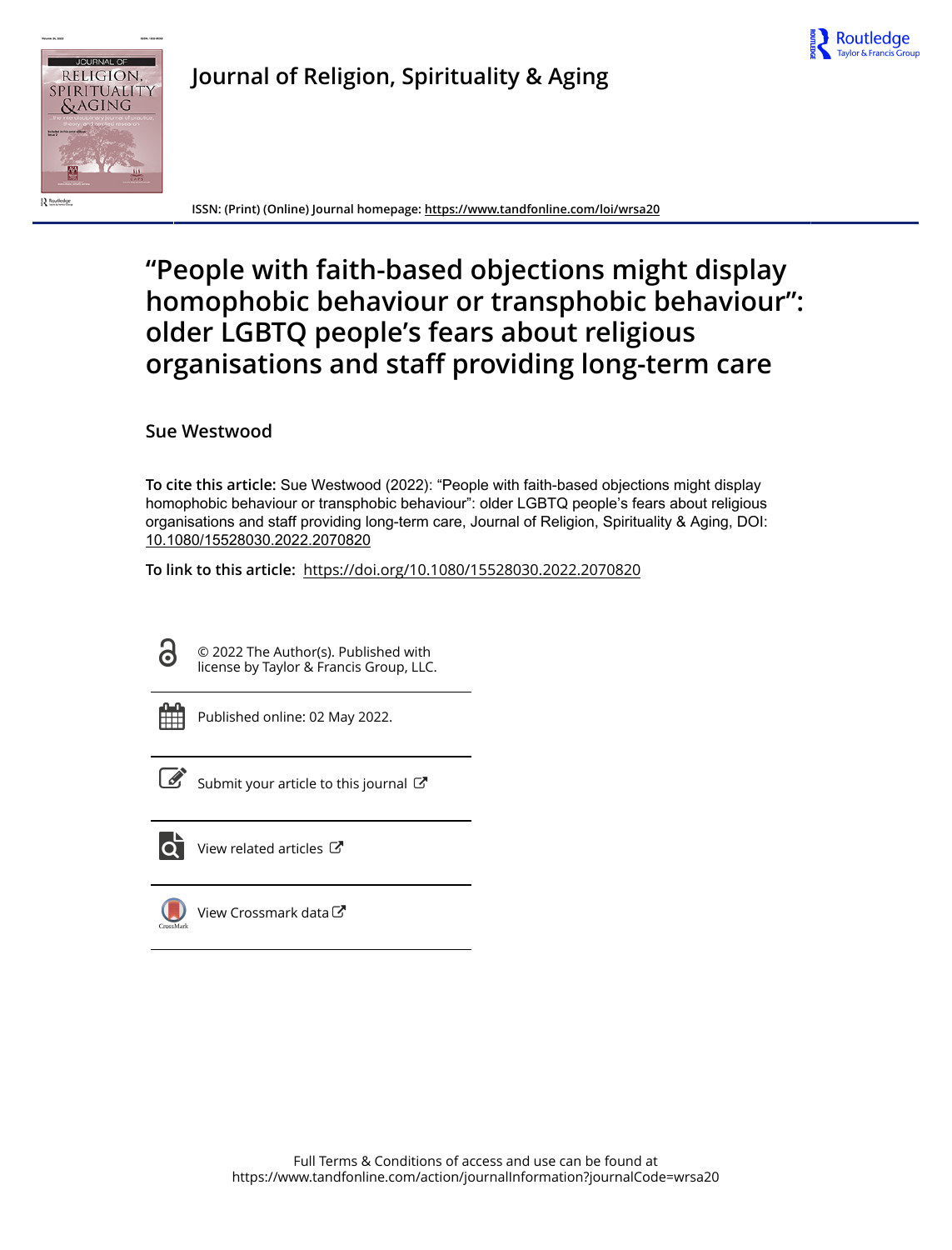Routledge Taylor & Francis Group

**a** OPEN ACCESS **a** Check for updates

# **"People with faith-based objections might display homophobic behaviour or transphobic behaviour": older LGBTQ people's fears about religious organisations and staff providing long-term care**

Sue Westwoo[d](http://orcid.org/0000-0003-3875-9584) iD

York Law School, University of York, York, UK

#### **ABSTRACT**

Older lesbian, gay, bisexual, trans and queer (LGBTQ) people are concerned that their needs will not be recognised, understood or met in older age care spaces. Some are especially worried about care provided by religious care organisations and/or staff with negative beliefs about LGBTQ people and their lives. While these issues have been raised at the margins of previous research, there has not, until now, been a study which has focussed upon them. This article reports on a recent UK preliminary scoping consultation research project, which explored older LGBTQ people's views about possible care from religious organisations and/or carers. The findings highlight four key fears about: 1) inferior care quality; 2) a lack of affirmative, antioppressive care; 3) religious-based prejudice and discrimination; 4) religious conversion attempts. Each theme is considered in relation to social justice, i.e., equality of resources, recognition, representation, and relationality. The need for open dialogue and debate is highlighted and a research agenda is proposed. There is an urgent need to understand what happens in the delivery of care to LGBTQ people by religious care organisations and/or staff, place the concerns identified here in their proper context and determine the appropriate responses.

#### **KEYWORDS**

LGBTQ; sexuality; transgender; religion; care

#### **Introduction**

<span id="page-2-3"></span><span id="page-2-1"></span><span id="page-2-0"></span>One of the challenges of ageing is that it can compound minority group marginalisation, especially in the later stages of old age when cognitive and/ or physical disabilities may increase reliance upon others for care and support (Westwood, [2016a](#page-26-0)). For some, religious affiliation and religious-based community networks can mitigate social isolation in older age (Manning et al., [2019](#page-24-0)). For others, exclusion from religious networks can exacerbate it (Kevern, [2018](#page-24-1)). For lesbian, gay, bisexual, trans and queer (LGBTQ) people, religion has been, and continues to be, a source of both potential inclusion and exclusion (McCarthy & Das Nair, [2018](#page-24-2); Westwood, [2017](#page-26-1)), some seeking and finding

<span id="page-2-2"></span>CONTACT Sue Westwood Sue.westwood@york.ac.uk <sup>■</sup> York Law School, University of York, LMB/258, Law and Management Building, Freboys Lane, York YO10 5GD, UK

<sup>© 2022</sup> The Author(s). Published with license by Taylor & Francis Group, LLC.

This is an Open Access article distributed under the terms of the Creative Commons Attribution-NonCommercial-NoDerivatives License (http://creativecommons.org/licenses/by-nc-nd/4.0/), which permits non-commercial re-use, distribution, and reproduction in any medium, provided the original work is properly cited, and is not altered, transformed, or built upon in any way.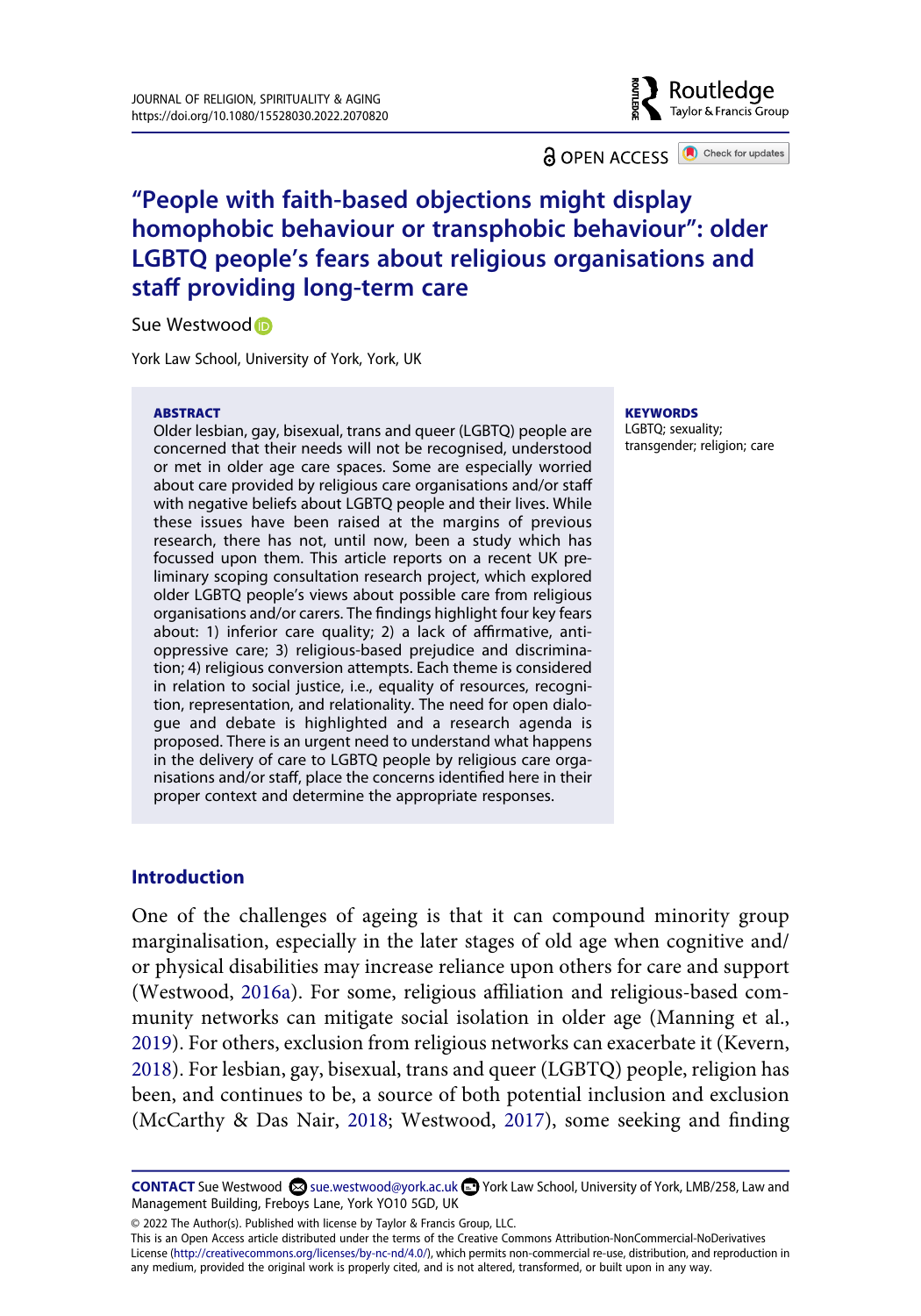<span id="page-3-7"></span><span id="page-3-0"></span>religious communities of support, some feeling alienated from them. Many older LGBTQ people are worried about needing care in later life (Mahieu et al., [2019](#page-24-3)). Peripheral findings from research projects suggest that some are particularly concerned about care from religious organisations and/or staff (Butler, [2017;](#page-21-0) Guasp, [2011;](#page-23-0) Hunter et al., [2016;](#page-23-1) Jihanian, [2013](#page-23-2); Knocker, [2012](#page-24-4); Robinson, [2016;](#page-25-0) Villar, [2019;](#page-26-2) Westwood, [2016b,](#page-26-3) [2016c](#page-26-4), [2017](#page-26-1)).

<span id="page-3-10"></span><span id="page-3-9"></span><span id="page-3-8"></span><span id="page-3-4"></span><span id="page-3-3"></span><span id="page-3-2"></span>There are over 11,000 care homes accommodating over 400,000 older people in the UK (Competition and Markets Authority, [2017](#page-22-0)). Over 2,000 of these homes are run by religious organisations (Collinge, [2020\)](#page-22-1). The Methodist Homes Association (MHA, [2021](#page-24-5)) provides care home services to over 4,400 older people. The Catholic Orders of St John Care Trust (OSJCT, [2021](#page-25-1)) runs 66 care homes for older people. The Christian evangelical Salvation Army ([2021\)](#page-25-2) and Jewish Care [\(2022\)](#page-23-3) run 12 care homes for older people respectively. It is not yet known how and in what way these organisations' religious values inform their delivery of care to residents, including LGBTQ residents.

<span id="page-3-13"></span><span id="page-3-6"></span><span id="page-3-5"></span><span id="page-3-1"></span>Research suggests that religious health, social care and social work staff are more likely to hold negative attitudes towards LGBTQ people than nonreligious staff (Caceres et al., [2020;](#page-21-1) Dessel & Bolen, [2014](#page-22-2); Hafford-Letchfield et al., [2018](#page-23-4); Jihanian, [2013;](#page-23-2) Jurček et al., [2021](#page-23-5); Stewart & O'Reilly, [2017;](#page-25-3) Villar, [2019](#page-26-2); Westwood, [2022a](#page-26-5)). This is particularly so among highly religious staff, i.e. those who take a literal approach to religious texts and frequently engage in religious rituals and events (Westwood, [2022a\)](#page-26-5). The religious profiles of health and social care staff working with older people in the UK are not yet known. However, an example of potential sites of tension is the UK and Ireland Christian Medical Fellowship, which comprises 5,000 doctors, 900 medical/ nursing students and 300 nurses and midwives. Its website contains articles which express opposition to same-sex marriage ('marriage is the union of one man and one woman', Saunders, [2012\)](#page-25-4) and which dismiss trans rights, such as stating: 'those who experience gender dysphoria need compassionate care, including encouragement to identify with their birth sex' (Thomas, [2017\)](#page-26-6).

<span id="page-3-12"></span><span id="page-3-11"></span>UK case law has highlighted situations where tensions between religious freedoms and LGBTQ rights can be problematic in the delivery of health and social care services. In 2010, a Christian Relate counsellor failed in his claim for unfair dismissal for refusing to provide counselling to same-sex couples, the grounds of his religious beliefs.<sup>[1](#page-20-0)</sup> In 2013, a trainee psychotherapist with the British Psychodrama Association (BPA) was removed from its register because he was (and still is) head of the Christian organisation, Core Issues Trust, which delivers gay conversion therapy – not yet banned in the UK.<sup>2</sup> In 2019, a Christian doctor was dismissed for refusing to use the correct pronouns for trans patients, subsequently unsuccessfully claiming for unfair dismissal on the grounds of conscientious objection. $3$  That same year, an evangelical Christian social work student from Cameroon was expelled by the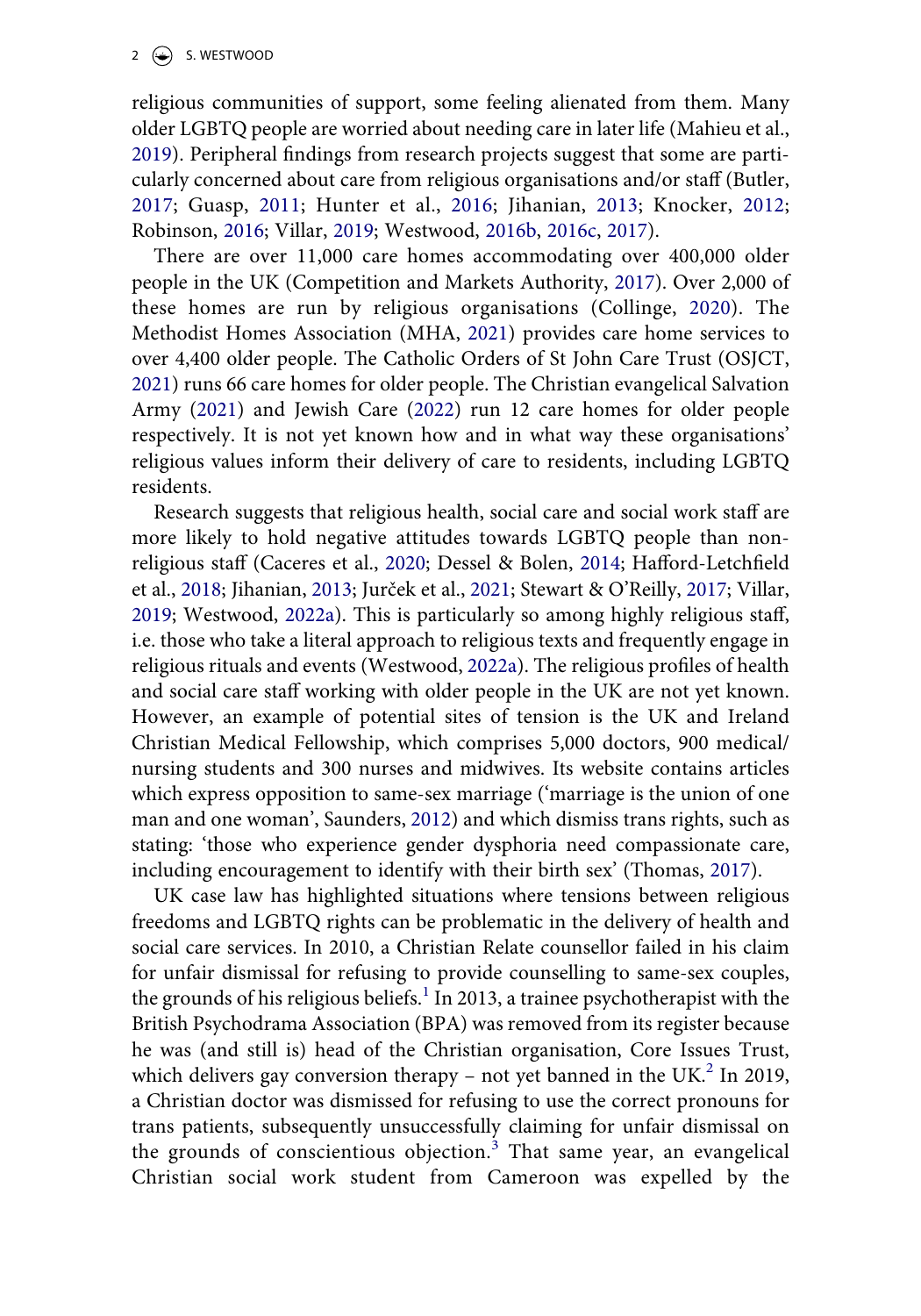<span id="page-4-5"></span>University of Sheffield for posting homophobic statements on his Facebook page.[4](#page-20-3) He was reinstated on a legal technicality, arousing considerable controversy (Mason et al., [2020](#page-24-6); Westwood, [2022b](#page-26-7)). Also in 2019, a Christian evangelical nurse unsuccessfully claimed for unfair dismissal after being dismissed for engaging in unwanted religious conversations with eight hospital patients.<sup>[5](#page-20-4)</sup> This included: interrogating them about their reasons for their religious beliefs, asking those who said they were not religious "why not?",  $6^{\circ}$  $6^{\circ}$ telling a patient about to undergo major surgery for bowel cancer that 'if he prayed to God he would have a better chance of survival', giving patients bibles and telling them she would pray for them, and asking them to sing psalms with her. She had given her employers assurances that she would stop, but had not, and the courts upheld her dismissal on the grounds of misconduct.

These are extreme examples of practice issues, serving to highlight the effectiveness of regulatory controls for overt discrimination. However, some older LGBTQ people are concerned that such problems may be more widespread. This article seeks to explore these concerns, analysing the findings of a recent UK preliminary scoping consultation research project, which explored balancing religious freedoms, sexual orientation and gender identity rights in older age care contexts. One of the questions in the project's survey, completed by 70 older LGBTQ people and their families and/or friends, was about religious organisations and care staff. This article reports on the responses to that question, which highlighted four key fears about: 1) inferior care quality; 2) a lack of affirmative, anti-oppressive care; 3) religious-based prejudice and discrimination; 4) religious conversion attempts. The findings are analysed from social justice perspectives, considering equality of resources, recognition, and representation (Fraser, [1997,](#page-22-3) [2003](#page-23-6)), affective equality (Lynch et al., [2009\)](#page-24-7) and relational justice (Lynch et al., [2021](#page-24-8)). An urgent research agenda is proposed, particularly the need to understand what happens in the delivery of care to older LGBTQ people by religious organisations and/or staff, in order to place the concerns raised here in their proper context.

#### <span id="page-4-4"></span><span id="page-4-3"></span>**Background**

<span id="page-4-6"></span><span id="page-4-2"></span><span id="page-4-1"></span><span id="page-4-0"></span>There are long-standing tensions and newly emerging competing claims relating to the balancing of religious freedoms and LGBTQ rights (Cooper & Herman, [2013](#page-22-4); Eskridge & Wilson, [2018\)](#page-22-5). Acceptance of LGBTQ social inclusion has grown in the UK, both among religious and non-religious individuals, although it is greater among the latter, with the gap widening in the past decade (Park & Rhead et al., [2013,](#page-25-5) p. 18). Christianity is divided over the issue (Cornwall, [2022\)](#page-22-6), with more liberal Christians supportive of LGBTQ rights and more evangelical and fundamentalist Christians opposed to them (Evangelical Alliance, [2011](#page-22-7); Pew Research Center, [2022\)](#page-25-6). According to the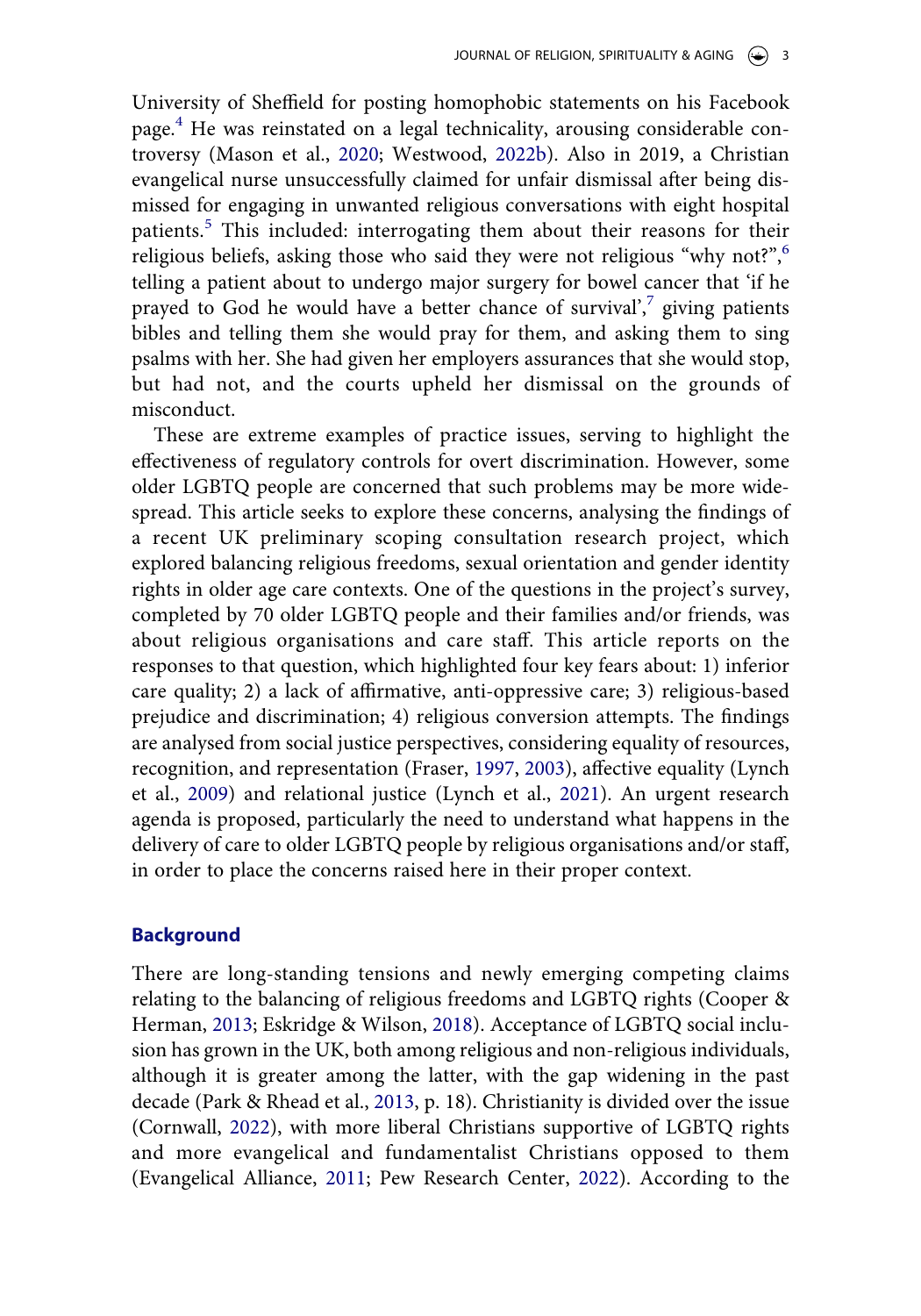$4 \quad \circledast$  S. WESTWOOD

<span id="page-5-2"></span>Christian Institute, one of the leading UK fundamentalist Christian campaign organisations, same-sex marriage is 'not real marriage', 'blasphemous' and 'sinful' (Christian Institute, [2017,](#page-22-8) p. 22), and 'a transsexual is living in defiance of their Creator and "sex change" surgery desecrates a God-given body' (Christian Institute, [2016](#page-22-9), p. 3).

<span id="page-5-4"></span><span id="page-5-3"></span><span id="page-5-1"></span>Catholicism's official doctrine is opposed to same-sex marriages, however the views of Catholics around the world varies (Damant, [2020](#page-22-10)). There is a similar spectrum of views between orthodox and more liberal Judaism (Keshet, [2021](#page-23-7)). Traditional Islamic doctrine is opposed to "homosexuality", and reportedly over half of UK Muslims think it should be against the law (Perraudin, [2016\)](#page-25-7). However, again, there is greater support at the more liberal non-orthodox margins. Zara Mohammed, the first woman leader of the Muslim Council of Britain, recently stated that there should be greater tolerance towards LGBTQ people (Linklater, [2021](#page-24-9)).

<span id="page-5-8"></span><span id="page-5-7"></span><span id="page-5-6"></span><span id="page-5-5"></span><span id="page-5-0"></span>Older LGBTQ people are concerned about older age care, especially residential and nursing home care. They fear that their lives, relationships, and identitybased needs will not be recognised, understood or supported and that they may be subjected to prejudice and discrimination (Almack, [2018;](#page-21-2) Caceres et al., [2020](#page-21-1); Guasp, [2011;](#page-23-0) Hunter et al., [2016;](#page-23-1) Knocker, [2012](#page-24-4); Löf & Olaison, [2020;](#page-24-10) Putney et al., [2018](#page-25-8); Westwood, [2016b](#page-26-3), [2016c](#page-26-4); Willis et al., [2021](#page-27-0), [2017\)](#page-27-1). For some older LGBTQ people these concerns are heightened by issues of religion (Westwood, [2017,](#page-26-1) [2022a\)](#page-26-5). For example, in a Stonewall study of lesbian, gay and bisexual (LGB) ageing in the UK, a survey participant stated that:

There is a severe lack of understanding about the particular needs of older lesbian and gay people, especially from some faith-based organisations that provide care services. (John, 57, London, UK; Guasp, [2011](#page-23-0), p. 11)

Westwood ([2017\)](#page-26-1), also reporting on a study of UK LGB older people, quoted participants who said:

I think a lot of the care homes are run by faith institutions of some sort who could be very homophobic indeed. (Tim, age 52) (p. 20)

[I am frightened] that I would encounter homophobia, because all kinds of people work in care, from like fervent Filipino Catholics to young people who are not particularly educated, you know? So yes, that would make me apprehensive. (Rene, age 63) (p. 20)

Knocker ([2012,](#page-24-4) p. 10) described a disabled lesbian in the UK who reported 'being given leaflets by religious care workers suggesting that she could be "saved"'.

<span id="page-5-9"></span>Westwood and Knocker ([2016,](#page-26-8) p. 18) quoted the following UK trainers delivering training to health and social care staff working with older people:

One woman said that if her daughter was lesbian she'd have to 'exorcize the demon out of her' and another man just starting from the point of 'where does this perversion come from?' on the training and then wanting to go into the whole spiel about how the male and female anatomy are meant for each other. (Joy)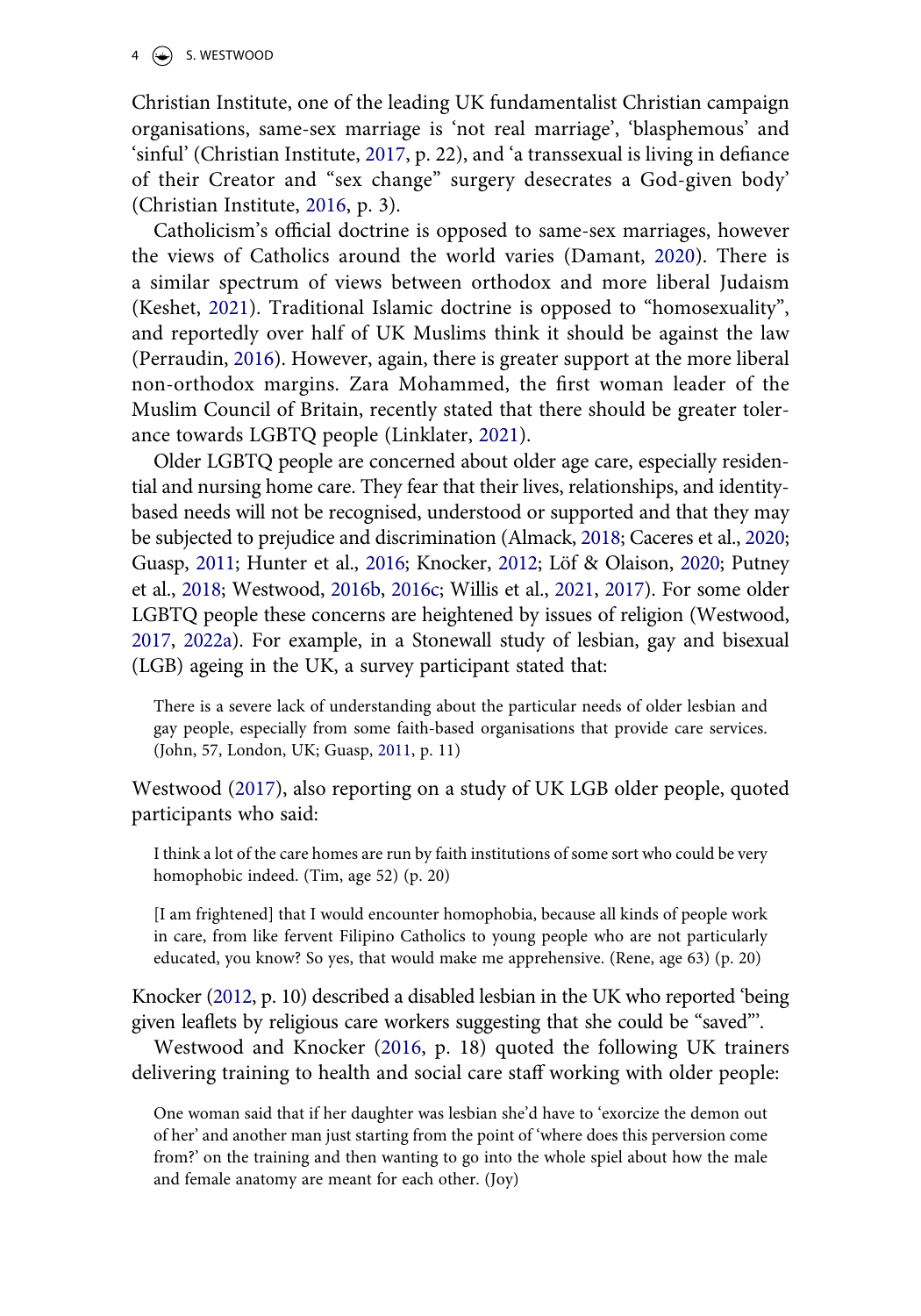It can be hard . . . you know one guy came in and said, 'what causes this perversion,' and I've been prayed over, and there's been this uprising in the room with people saying, 'Oh if my daughter was . . . ' and all this gay conversion stuff, and it's been pretty, pretty tough, yeah. But . . . you've got to hear the hatred, actually, and sort of expose it, rather than it just staying as subtext. (Sarah)

According to a UK action research project delivering training to care home staff:

One staff member declared . . . that they 'knew how to deal with that disease' and 'One woman [care staff member] stated she would ban her son from the house if he came out as gay.' (Hafford-Letchfield et al., [2018,](#page-23-4) p. e318)

The project researchers commented:

This observation suggests, despite emphasis on person-centred care, persistence of ingrained homophobia and partial tolerance of LGBT individuals in a setting where care is provided for vulnerable, older individuals. Such anxieties were animated by tensions between religious beliefs and sexuality (Hafford-Letchfield et al., [2018,](#page-23-4) p. e318)

It is not yet known to what extent these concerns reflect actual practice (Westwood, [2022a](#page-26-5)).

Regulations relating to the provision of care to older people prohibit discrimination. The UK Equality Act 2020 prohibits discrimination on the grounds of nine protected characteristics, including sex, sexual orientation, gender reassignment, and "religion or belief". Local authorities (the main commissioners of older age social care provision) are required by the Care Act 2014 to deliver non-discriminatory services (Department of Health and Social Care (DHSS), [2021,](#page-22-11) S 2.45). Skills for Care is responsible for the strategic development of support workers and adult social care staff in England. Its Code of Conduct (Skills for Care, [2013,](#page-25-9) p. 10) instructs staff to:

- <span id="page-6-2"></span><span id="page-6-0"></span>(1) Respect the individuality and diversity of the people who use health and care services, their carers and your colleagues
- (2) Not discriminate or condone discrimination against people who use health and care services, their carers or your colleagues
- (3) Promote equal opportunities and inclusion for the people who use health and care services and their carers; and
- (4) Report any concerns regarding equality, diversity and inclusion to a senior member of staff as soon as possible.

<span id="page-6-1"></span>The UK Nursing and Midwifery Council (NMC) Code (NMC, [2018](#page-25-10)) mandates professional standards for nurses, midwives and nursing associates and these include:

• 'Treat people with kindness, respect and compassion' (1.1)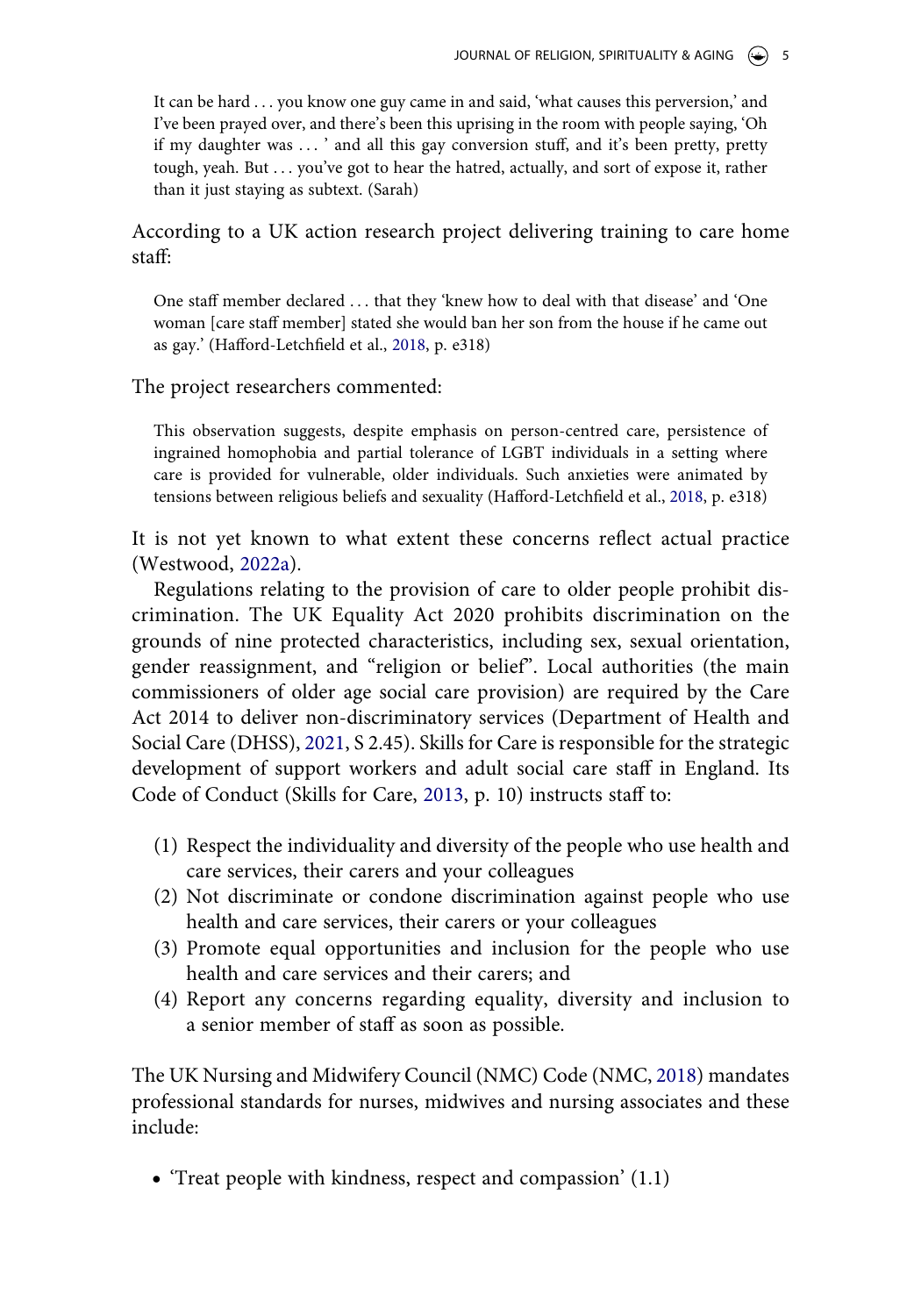#### $6 \quad \circledast$  S. WESTWOOD

- 'Respect and uphold people's human rights' (1.5)
- 'Act as an advocate for the vulnerable, challenging poor practice and discriminatory attitudes and behaviour relating to their care' (3.5)
- '... treating people fairly and without discrimination, bullying or harassment' (20.2)
- 'Treat people in a way that does not take advantage of their vulnerability or cause them upset or distress (20.5) and;
- 'Do not express your personal beliefs (including political, religious or moral beliefs) to people in an inappropriate way' (20.7)

These regulations have been used to address concerns relating to the expression of religion or belief by staff in health and social care contexts, as in the previously mentioned case law.

<span id="page-7-6"></span><span id="page-7-3"></span><span id="page-7-2"></span><span id="page-7-0"></span>The literature suggests that religious staff opposed to LGBTQ individuals and their lives take, at best, a "tolerant" or compassionate approach to working with them (Dessel & Bolen, [2014](#page-22-2); Ngole, [2016\)](#page-25-11). However, tolerance has been criticised for granting moral superiority to the tolerating person and objection to the person being tolerated (Brown, [2009](#page-21-3); Fredman, [2020\)](#page-23-8). Tolerance often involves 'mere civility' (Bejan, [2017](#page-21-4)), falling short of mutual respect (Adenitire, [2020\)](#page-21-5) necessary for affirmative, anti-oppressive services, which validate minority identities and advocate for minority rights (Cocker & Hafford-Letchfield, [2014;](#page-22-12) Mendoza et al., [2020,](#page-24-11) p. 31). Respect is foundational to the effective delivery of care and to care ethics (Sevenhuijsen, [1998](#page-25-12); Tronto, [1993](#page-26-9)). As Barnes ([2012](#page-21-6), p. 118) has observed:

<span id="page-7-4"></span><span id="page-7-1"></span>At both individual and collective levels, people need to experience positive recognition to feel that they are being properly and justly treated. Care is not possible without respect.

<span id="page-7-5"></span>Respect is also implicated in the recognition dimension of Fraser's and Honneth's respective models of social justice (Fraser, [2003;](#page-23-6) Honneth, [2005](#page-23-9)) which posit that a lack of respect, or mis-recognition (Fraser, [1997\)](#page-22-3) is a key site of social injustice and exclusion. Fraser's tripartite model of social justice comprises resources (economic), recognition (social value and inclusion) and representation (having political voice, both locally and nationally). Lynch et al. ([2009\)](#page-24-7) have argued that affective equality – equal access to love, care and support – should be a fourth dimension to supplement Fraser's model, described more recently by Lynch et al. ([2021](#page-24-8)) as 'relational justice'. The key question raised in this article is whether religious care organisations and staff who hold beliefs which disapprove of LGBTQ people and are opposed to their rights can deliver equitable services to them and, as such, also deliver them relational justice.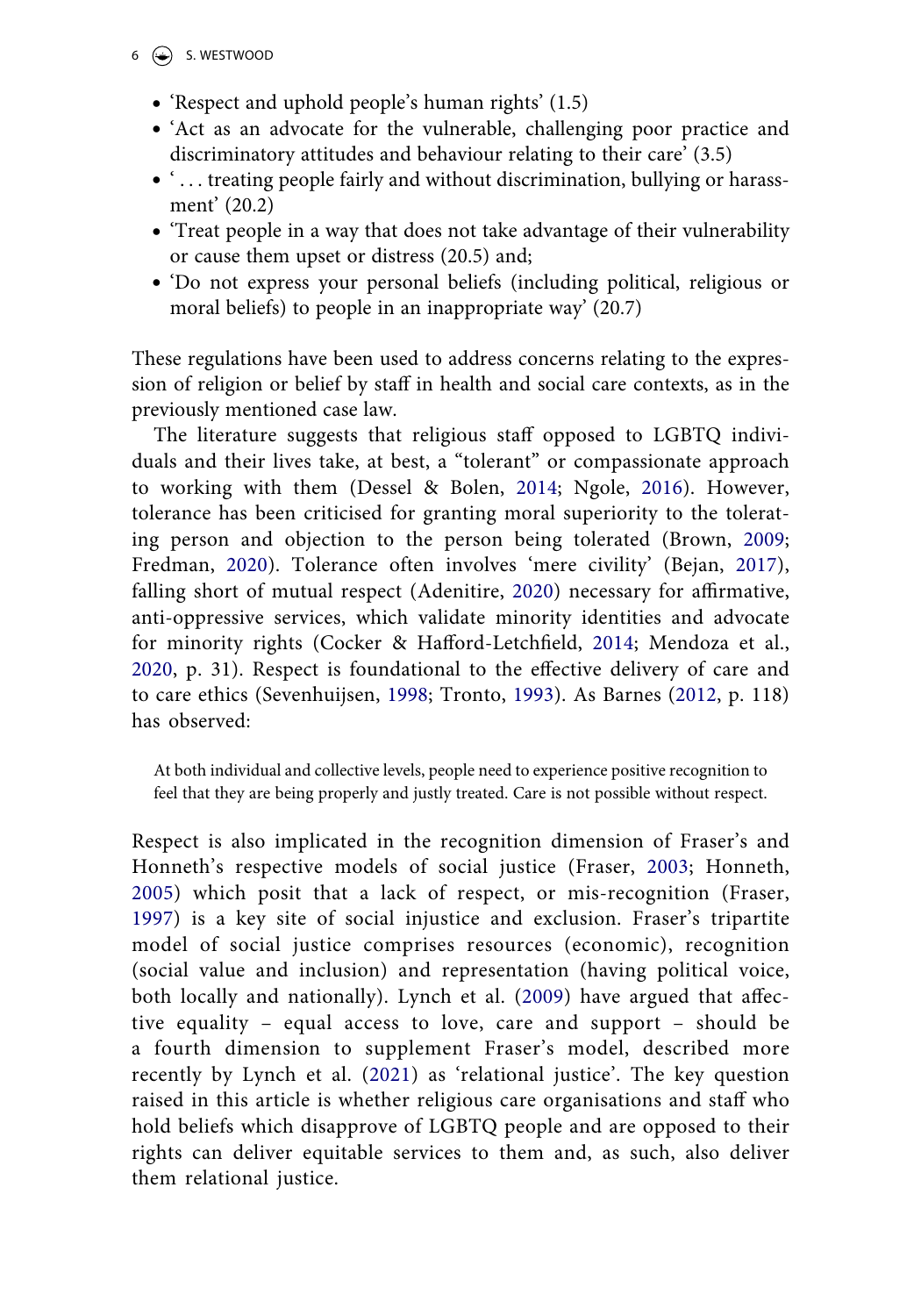## **Methodology**

This project was granted ethical approval by the University of York's Economics, Law, Management, Politics and Sociology Ethics Committee (ELMPS). The aim of the study was to develop a research agenda and build a research network to explore the intersection of religious freedoms and sexual orientation and gender identity rights in older age care spaces. The project comprised a small-scale Qualtrics© scoping survey, focus groups and interviews, all conducted in 2021. The survey questions, reported in this article, were as follows:

- (1) Do you think religion is relevant to providing care to older people?
- (2) Do you think sexual orientation is relevant to providing care to older people?
- (3) Is gender identity relevant to providing care to older people?
- (4) Do you think there are any issues in relation to people with faithbased objections to lesbian, gay, bisexual and/or trans (LGBTQ) people, their lives and/or lifestyles, providing care to LGBTQ older people?
- (5) Do you think there are any issues in relation to people with faithbased objections to lesbian, gay, bisexual and/or trans (LGBTQ) people, their lives and/or lifestyles, providing care to LGBTQ older people?
- (6) Do you think that people with faith-based objections to lesbian, gay, bisexual and/or trans (LGBTQ) older people, their lives and/or lifestyles, should be allowed to refuse to provide care to older LGBTQ people, on the grounds of conscientious objection?
- (7) Do you think older LGBTQ people should be allowed to refuse to receive care from people with faith-based objections to LGBTQ people, their lives and/or lifestyles, based on those beliefs?
- (8) Do you think there is any difference between care where a person is 'tolerated' and care where their life is celebrated and/or positively affirmed?
- (9) What would you like to see addressed in a research project on how religious freedoms, sexual orientation rights and gender identity protections intersect in care services for older people?
- (10) Is there anything else you would like us to know and/or think we should address in relation to this topic?

For each question, participants were also given a free-text option to expand on their views.

Survey participants were recruited via personal and professional networks, targeted invitations via advocacy groups and social media.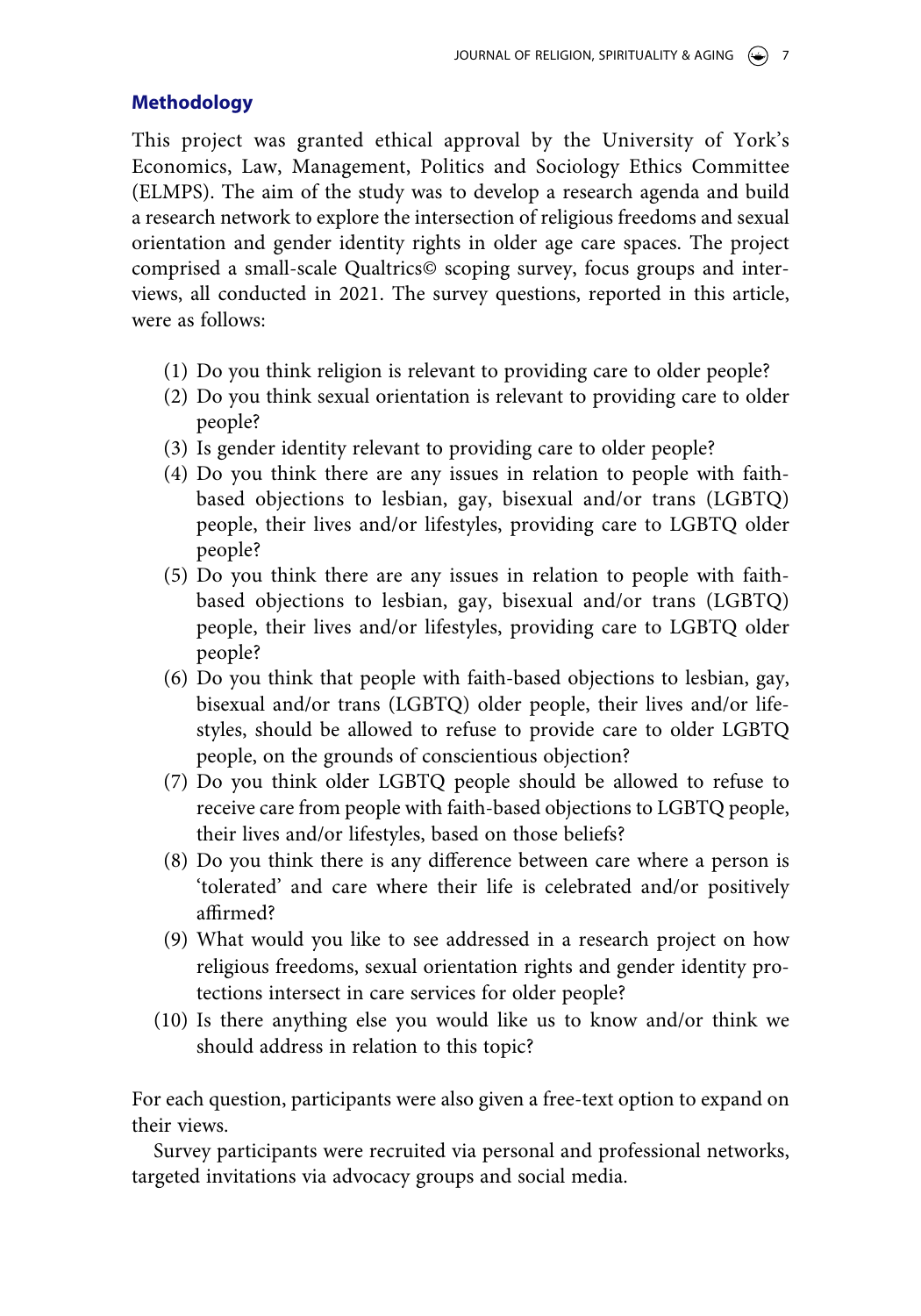#### $\circ$  S. WESTWOOD

<span id="page-9-3"></span>Qualitative data were analysed for meta-themes, using qualitative content analysis, with a close reading of responses and collation into pragmatic categories (White & Marsh, [2006\)](#page-27-2). Unlike grounded theory, content analysis aims to identify core thematic categories, but not extend this to analyse relationships between categories, or extrapolate from such cross-analysis to develop theory (Cho & Lee, [2014\)](#page-22-13). Categories were identified for their frequency, significance, any tensions/contradictions, and saliency (Buetow, [2010](#page-21-7)).

### <span id="page-9-1"></span><span id="page-9-0"></span>**Survey respondent profiles**

70 people living in the UK responded to, and fully completed, the scoping survey. These comprised 63 LGBT+ people aged 65 and over, three family members/ friends of older LGBTQ people and four advocates working for organisations supporting older LGBTQ people. Family and friends were included to contribute insights on behalf of older LGBTQ people who may be unwilling/unable to participate in an online survey (Seifert et al., [2018\)](#page-25-13).

## <span id="page-9-2"></span>**Age**

Eight respondents were aged between 50–59; 36 were aged between 60–69; 20 were aged between 70–79; and six were aged between 80–89.

### **Gender**

36 respondents were female, 31 were male, and three identified as 'Other'. Noone identified as 'non-binary'.

65 respondents indicated their gender was the same as that which was assigned at birth; 5 people indicated it was not.

### **Sexuality**

Five respondents identified as 'bisexual'; 23 identified as 'lesbian/gay woman'; 30 identified as 'gay man'; two identified as 'asexual'; and ten identified as 'Other' [Pansexual (2); Queer (2); 'MTF trans attracted to women'; 'Do not identify'; 'Asexual Lesbian'; not specified (3)].

### **Ethnicity**

65 respondents identified as White British/White Other; five identified as belonging to mixed, multiple, or other ethnic groups.

### **Religion or belief**

39 respondents identified as having no religion or belief; 12 identified as Christian; four identified as Jewish; two identified as Buddhist; one identified as Sikh; and 12 identified as 'Other' (Atheist; Unitarian (2); Pagan (4); Pantheist; Quaker (2); 'Raised in the Baptist church but no longer practising'; 'a spiritual person'; not specified)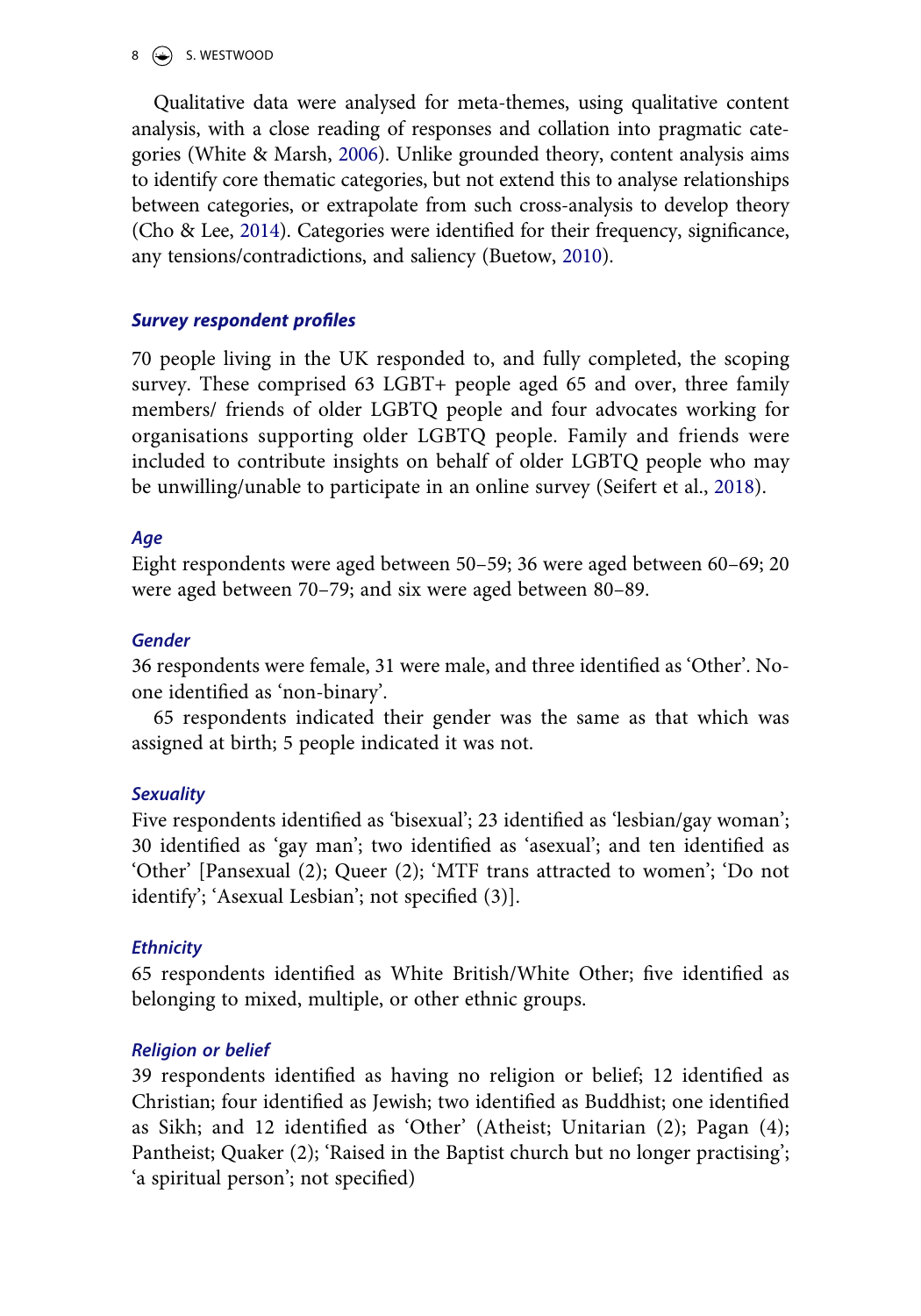#### **Disability**

22 responded reported having a disability; 48 reported not having a disability.

### **Findings**

One of the survey's questions was 'Do you think there are any issues in relation to people with faith-based objections to lesbian, gay, bisexual and/or trans (LGBT+) people, their lives and/or lifestyles, providing care to LGBT+ older people?' The responses to this question are analysed here. Four key themes were identified related to fears about: 1) inferior care quality; 2) a lack of affirmative, anti-oppressive care; 3) religious-based prejudice and discrimination; 4) religious conversion attempts. Each will be addressed in turn.

#### **Fears about inferior care quality**

Respondents expressed anxieties about potentially receiving inferior care from religious care providers:

Certain care providers could have certain religious views that influence their provision of care. This could result in the care not being as good as it should be for the person. (SPLF078)

Unfortunately, there are staff working with faith-based objections who allow this to influence their clinical care and approach and . . . there is no place for it. (SRC019)

If something doesn't fit with staff's own beliefs/lifestyle, [it] can and does result in inferior care at times. (SPL045)

<span id="page-10-0"></span>These respondents raise concerns that religious care staff's personal beliefs may inadvertently undermine the quality of their professional activities, as can happen with unconscious bias (Marcelin et al., [2019\)](#page-24-12).

Concerns were also expressed in relation to religious tolerance:

I suspect being tolerated means one might receive a minimum standard of care rather than a standard which looks towards excellence. (SPL068)

'Tolerated' can mean completing the basics of care but people should not be tolerated, they should have personalised care and be treated as people not a number or a bed. (SRC021)

Someone being tolerated will likely show in the care, and lack unconditional positive regard, a cornerstone of what it is to be person centred. (SRC014)

<span id="page-10-1"></span>As noted earlier, tolerance is a contested concept (Adenitire, [2020;](#page-21-5) Bejan, [2017](#page-21-4); Brown, [2009;](#page-21-3) Fredman, [2020\)](#page-23-8). The respondents perceived tolerance as implicated in "minimum-standard" and "basic" care, that is not person-centred and lacks unconditional positive regard. In other words, care based on religious tolerance was understood to be inferior care delivered under sufferance rather than with respect (Oberdiek, [2001](#page-25-14)).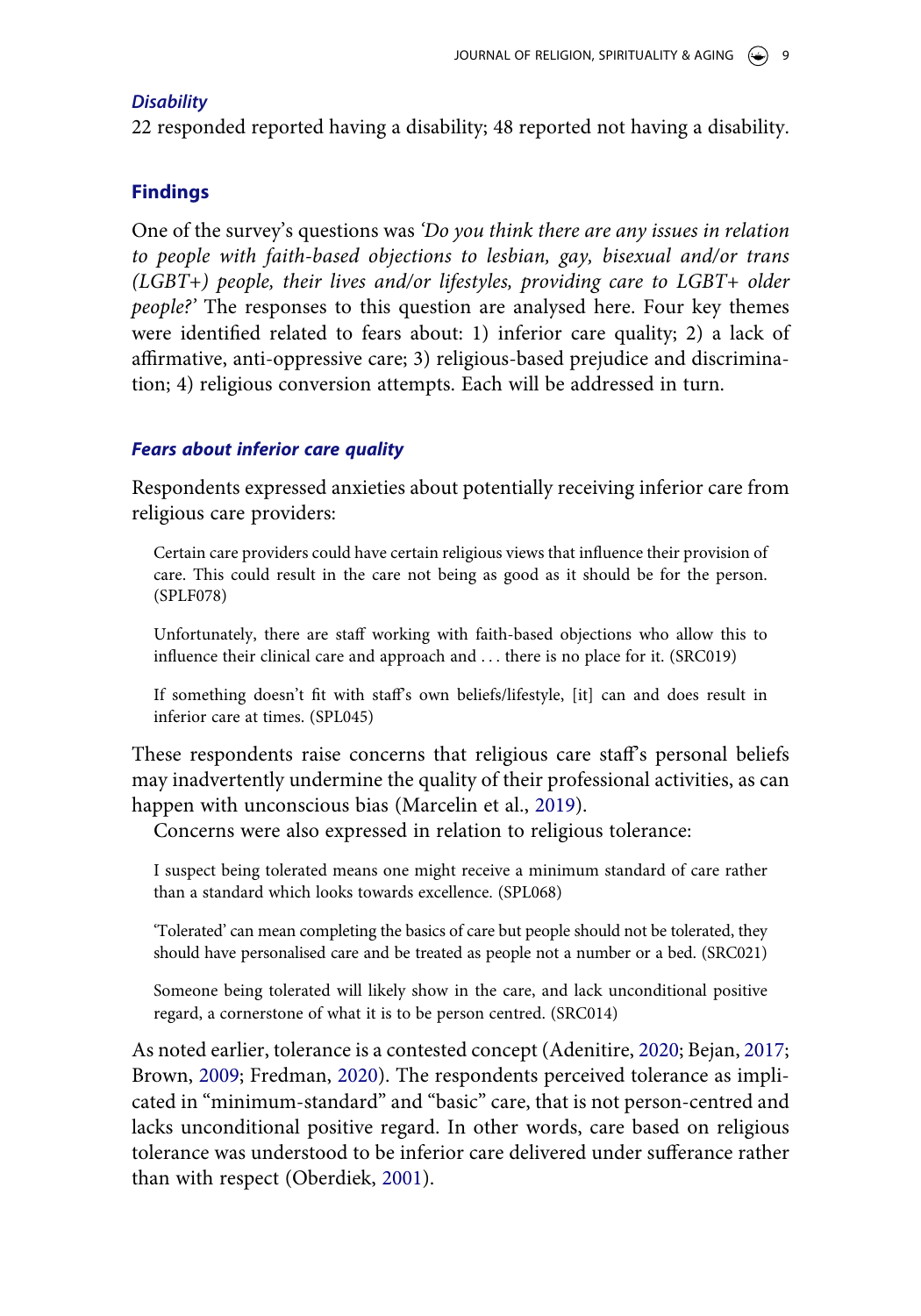#### 10  $\left(\bigstar\right)$  S. WESTWOOD

#### One respondent drew on their professional experiences:

Having worked in a general hospital setting for many years, had first-hand experience of the ongoing derogatory comments made by some staff, always around sexual orientation of any and all who lived a different lifestyle to their own, and/or religious beliefs resulting in inferior care been passed on as a result ... And in more recent years, on the rare occasion I have disclosed my sexual orientation, met with visible and practical inferior care. (SPL045)

<span id="page-11-2"></span>This respondent's comments echo the Stonewall study's findings relating to 'unhealthy attitudes' (Somerville, [2015\)](#page-25-15) towards LGBTQ staff in the NHS.

Some respondents called for carers to separate off their religious beliefs from their professional practice:

Some religions do not condone LGBT+ people and thus they may have problems when being asked to care for them, however I believe they should put these views aside and treat everyone with the respect and dignity that they deserve no matter what their religious beliefs are. If they are unable to do this then they shouldn't be in the healthcare profession. (SRC018)

The compartmentalisation argument is central to how religious carers propose that they can work effectively with LGBTQ people even if they disapprove of them/their lives (Dessel & Bolen, [2014;](#page-22-2) Ngole, [2016](#page-25-11)). However, several participants thought that negative religious views about LGBTQ people, even when concealed, would leak into practice.

While I respect another person's religious views, it has been my experience - more often than not - that the majority of religious-minded people have neither time, empathy or patience with older LGBT+ folks. Political correctness may well prevent them from being openly bigoted against us, but many carry and practise it, albeit discreetly. (SPL052)

Fine if there is no speaking of, or distinguishing in, care but there is always a risk of discriminatory behaviour, speech or general sense of being disapproving of the individual or their family and friends and hence subtle or not so subtle ways of creating discomfort for a vulnerable person. (SPLF077)

Some religions are very hostile towards homosexuality and gender fluidity, and care workers who are members of those religions may carry that hostility into their work. (SPL062)

<span id="page-11-1"></span><span id="page-11-0"></span>What the respondents are referring to here are microaggressions, i.e. 'subtle forms of discrimination, often unintentional and unconscious, which send negative and denigrating messages to various individuals and groups' (Nadal et al., [2015](#page-24-13), p. 147). LGBTQ microaggressions include demonstrating unease, discomfort or disapproval when in the company of LGBTQ people; discourse which presumes their deviance, pathology, and/or 'sinfulness'; denial or discounting of LGBTQ prejudice and oppression; not recognising LGBTQ relationships or dismisses them as being 'less than' non-LGBTQ relationships; and misgendering trans people (Clucas, [2019](#page-22-14); Nadal et al., [2016\)](#page-25-16). Microaggressions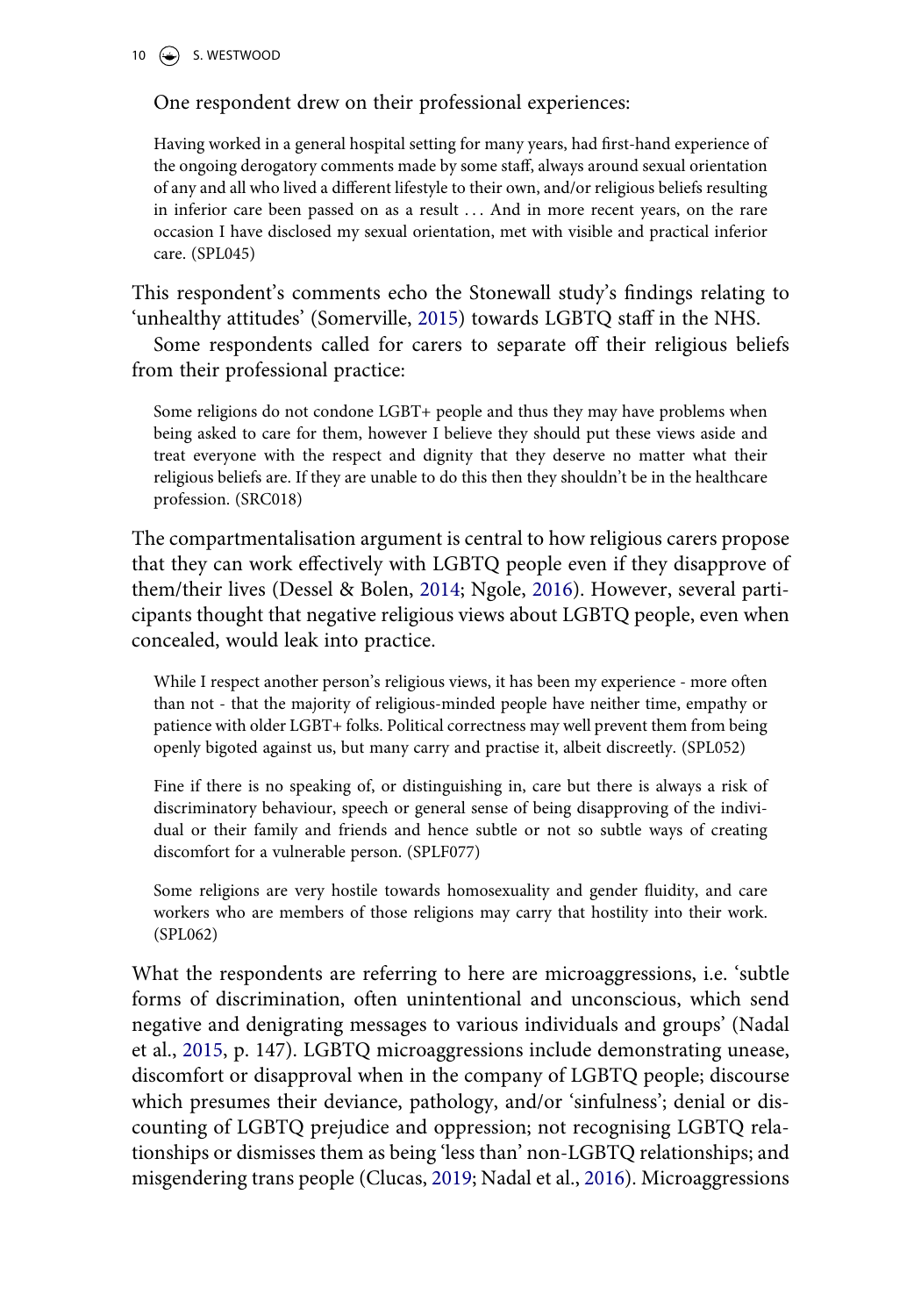<span id="page-12-1"></span>have a powerful detrimental impact on LGBTQ people, both because of their intangibleness, and their "dripping tap" effect. Religious microaggressions, which can include any of the above and the "love the sinner, detest the sin" approach (Lomash et al., [2018\)](#page-24-14), have added impact because of their perceived moral/spiritual authority and for some, their association with rejection by religious family members.

#### **Concerns about a lack of affirmative, anti-oppressive care**

Respondents also made specific reference to affirmative, anti-oppressive practice, with some questioning as to how staff with religious objections to LGBTQ people can truly understand, recognise and validate their identity-based needs:

People with faith- based objections may lack understanding and empathy with older LBGT people. (SPLF076)

How can we provide care if we do not acknowledge another's truth? Who are we to label and judge? Care for another is about affirming that person, listening to her/him and accepting her/his narrative with curiosity and genuine love. (SPL032)

Affirming someone in their sexual orientation is vitally important to a sense of worth and wellbeing. (SPL057)

If I do not accept a person's gender identity then I do not accept them. (SPL032)

Each of these respondents are expressing concerns that religious objections to LGBTQ people and their lives serve as a barrier to being able to affirm and validate LGBTQ and thence to delivering effective care services to them, echoing concerns raised in the literature (Henrickson, [2017\)](#page-23-10).

<span id="page-12-0"></span>Many older LGBTQ people have been sensitised to religious prejudice and discrimination, based on previous experiences (Westwood, [2017](#page-26-1)) as these two extracts show:

We only need to look at the history of the Catholic church to confirm historically how anti LGBT they are. I myself have cousins that will not engage with me or attend any family gatherings because of their religious beliefs. If I was old and vulnerable or unable to make it clear that I was not being treated fairly, that would still be difficult, but in care settings the staff are always in control. (SPL043)

Older LGBT have memories of harder times. As we age feelings and memories could reveal themselves, there may be regrets and memories of the past. The person might want to reveal their past in a confidential and supportive atmosphere. To be heard without the judgements and experiences of the past repeating itself. (SPL061)

So here we can see concerns located in first-hand experiences of rejection by religious family members and historical contexts. Not all LGBTQ people experience religious-based rejection. Of course, for some who do, there can be some form of reconciliation in later life (Westwood, [2017](#page-26-1), p. 56). However,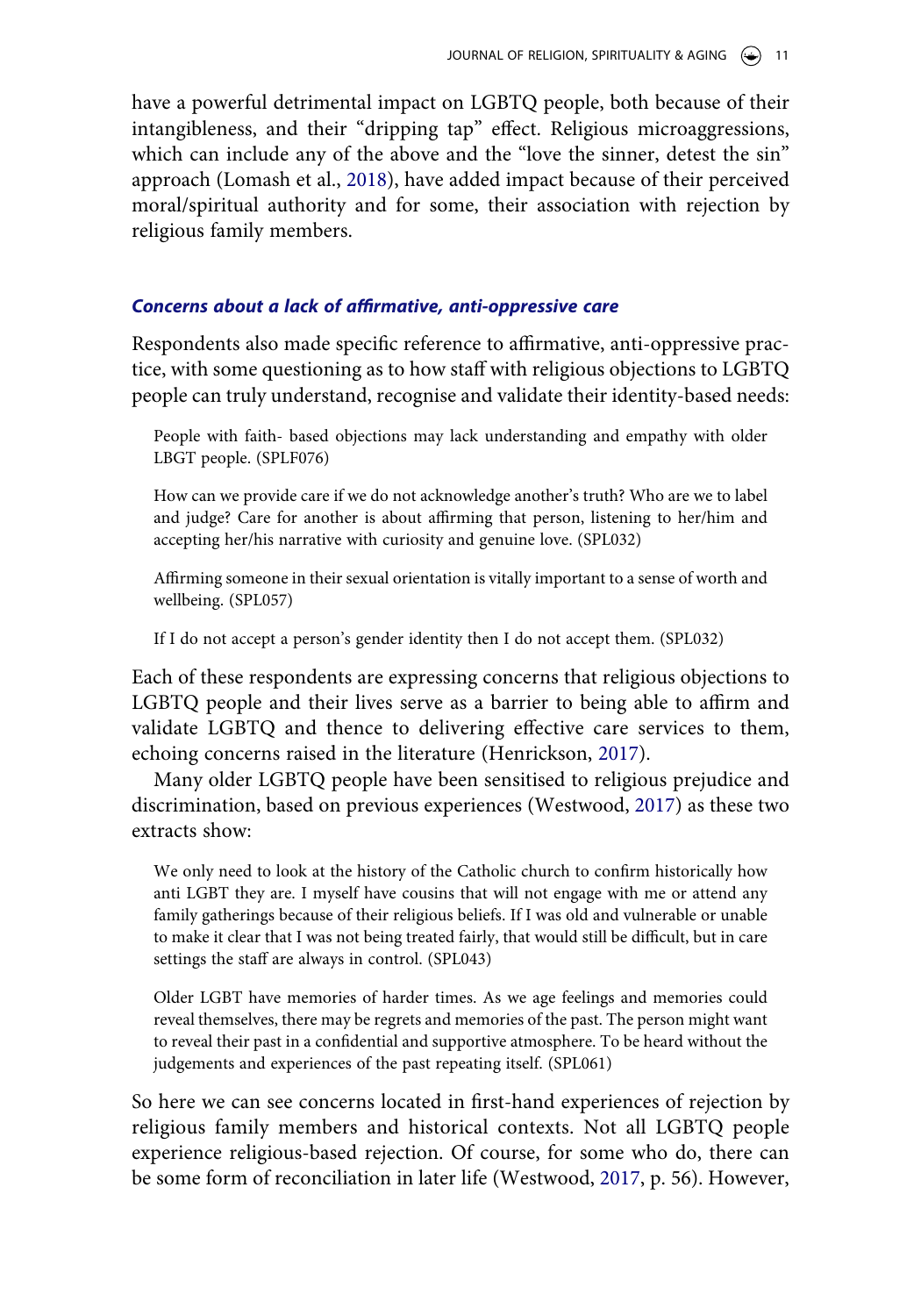#### 12  $\left(\rightarrow\right)$  S. WESTWOOD

this is not true for everyone, and for some individuals there is a fear that history will repeat itself. As the second respondent highlights, there is not only a concern about a reiteration of previous religious-based harm but also a concern that there will be a lack of opportunity to discuss and make sense of those harms in the final years of life. This is particularly under circumstances, as this respondent observes, of heightened vulnerability:

You would have to be rather strong, as the service user, to take the lead, and many older people in the system whose lives predate the tradition of coming out, and may include decades of hiding and misery to survive, may also be more inclined to hide again and suffer in silence. More of us in the slightly younger generations who do remember at least some openness are coming through now, and may be less likely to take that cruelty, but even for us, the history is mixed. (SPL050)

As this respondent highlights, trauma can be mediated by generational differences, but only partially. Religious-based exclusions experienced by LGBTQ people are cross-generational, and the ability to resist may be compromised by older-age-related vulnerabilities (Westwood, [2016a](#page-26-0)).

Several respondents took a "zero tolerance" approach to all aspects of religion in care homes. This person objected to the default presence of Christianity in many homes:

I have experience of care homes where there is an assumption that everyone is a practising Christian. So all Christian festivals are celebrated, non-Christian religious festivals are ignored and atheists are not considered at all. As an atheist I would not wish to live in a care home where there was any religious observance whatsoever. (SPL063)

This participant is highlighting the cultural/religious hegemony in those care contexts which privilege Christianity over other religions, and of religion over non-religion. This is particularly concerning given the decline of religious affiliation in the UK. $^{8}$  $^{8}$  $^{8}$  It also resonates with research by Knocker ([2012\)](#page-24-4) who found that some older LGB people object to seeing religious symbols, posters and the like in care contexts. Additionally, in Koh et al. ([2014\)](#page-24-15) who reported that the display of religious symbols in health and social care contexts created a barrier to minority sexual identity disclosure.

<span id="page-13-0"></span>The following participants stated that there is no place for religion in care home provision:

I do not believe that religion should play a part in care homes - unless they are totally funded by the church itself, it is not appropriate. I do not think religion should influence us in any way today . . . as most of us realise this is an outdated way of thinking. (SPL043)

People with faith-based objections to LGBT [people] should be sacked. They always claim special privilege and rights without respecting the rights of others . . . I've had a lifetime of persecution enabled through the prism of religion . . . They should be barred from [the] caring professions. (SPLF011)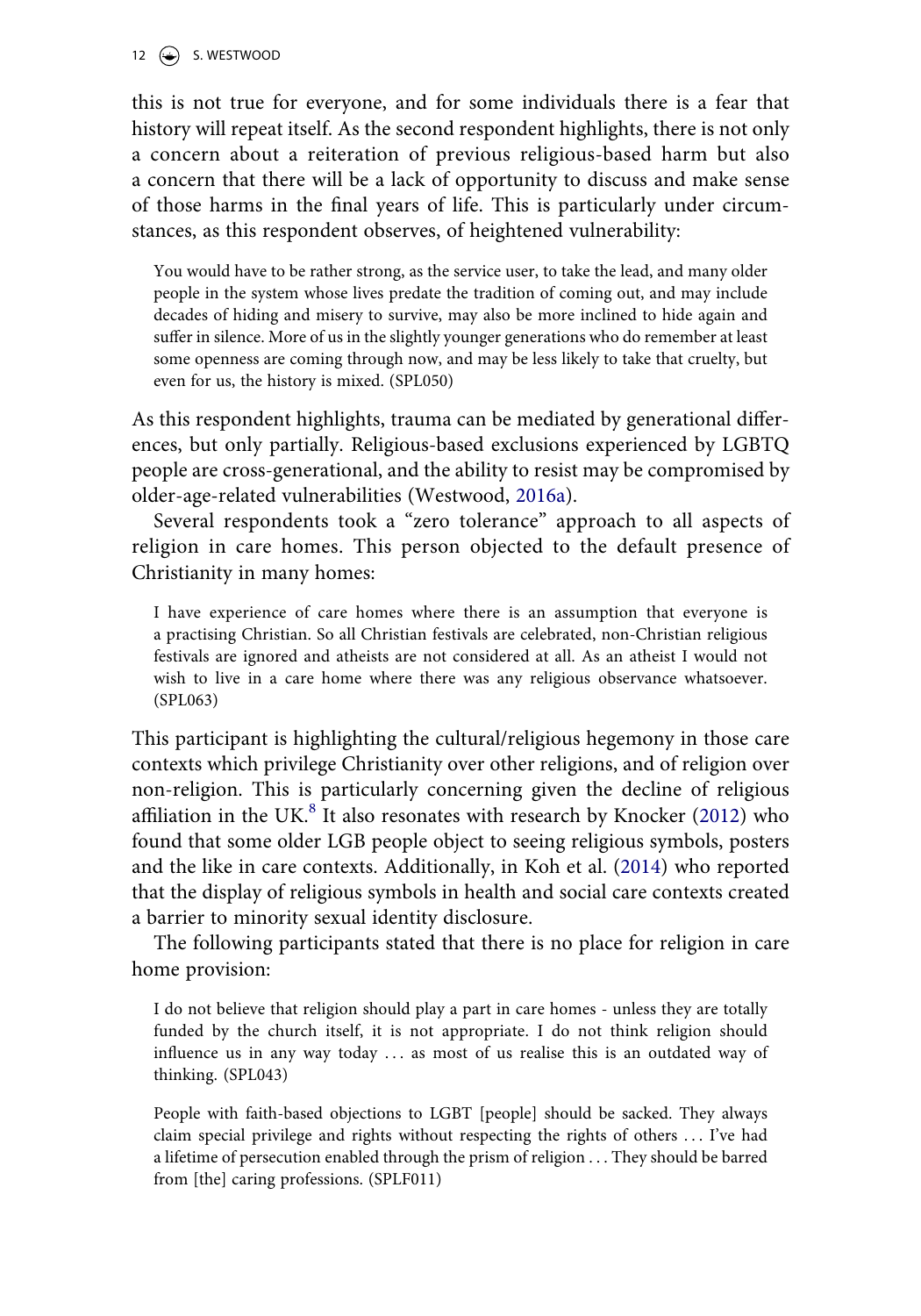The first person's observations – that religious belief is outdated – do not, of course, reflect the views of those individuals for whom religion is important, many of whom are older people. The second person's comments show the damage that can be caused by historical religious abuse of LGBTQ people, its lasting effects on an individual, and how this can overshadow the way religious care is perceived (Bloemen et al., [2019](#page-21-8); Burton et al., [2021;](#page-21-9) Hovey, [2009](#page-23-11); Westwood, [2017](#page-26-1), [2019](#page-26-10)).

#### <span id="page-14-3"></span><span id="page-14-0"></span>**Fears about religious prejudice/discrimination**

Respondents expressed concern about religious prejudice and discrimination in older age care homes:

As a lesbian I would be worried that there would be discrimination by staff with a religious based anti-gay ethos. (SPL062)

Care providers with strong religious convictions such as homosexuality is sinful may treat LGBT people with less respect and dignity than they should. (SPL019)

There is a fear that one would be treated differently by religious people. You may have to hide your sexuality. (SPL024)

<span id="page-14-2"></span><span id="page-14-1"></span>Many LGBTQ people are aware of enduring religious censure of themselves and/or their lives (Westwood, [2017\)](#page-26-1). While religious advocates argue that this is a rational moral objection rather than true prejudice (Jowett, [2017\)](#page-23-12), other authors assert that religious-based negative attitudes towards LGBTQ people still constitute prejudice (Herek & McLemore, [2013](#page-23-13)). The concerns raised by the above respondents relate to a general non-specific anxiety about discrimination. However, other respondents were concerned about more overt discrimination:

Even if the carer was professional and compassionate, her religion's stance and presumably her own stance viz a viz the [care recipient], would constitute her as an inappropriate person to be in a carer role for that patient . . . the carer could act out negatively with harmful or even fatal consequences for the [care recipient]. (SPL067)

A lot of religions are homophobic/transphobic and don't respect the rights of LGBTQ+ people. This can lead to religious individuals being homophobic/ transphobic when required to provide care for LGBTQ+ people. (SPL068)

These concerns take on particular significance in care homes. As closed care spaces, they are perceived by many older LGBTQ people to be sites of "surround sound" heteronormativity, cisnormativity, homophobia and transphobia (Almack, [2018;](#page-21-2) Hunter et al., [2016;](#page-23-1) Westwood, [2016b,](#page-26-3) [2016c](#page-26-4)). Several respondents were concerned about the detrimental impact religious prejudice/ discrimination could have on older LGBTQ people: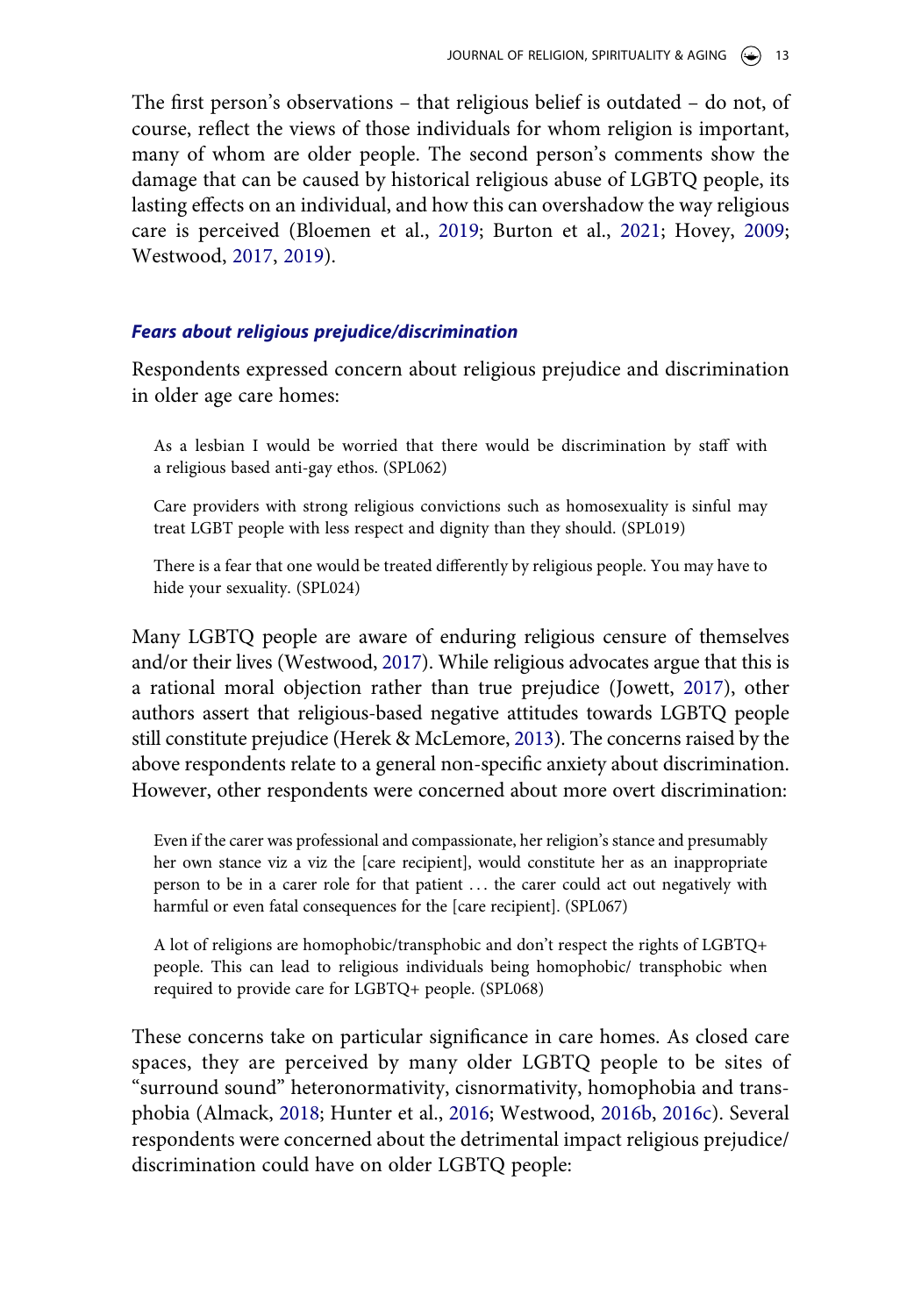#### 14  $\left(\rightarrow\right)$  S. WESTWOOD

People with faith-based objections might display homophobic behaviour or transphobic behaviour etc towards LGBTQ+ older people in a care setting. This might make LGBTQ+ people feel very uncomfortable or feel they cannot be themselves. Prejudice and bigotry are never a good grounding for seeing people as people, as worthy of respect. (SPL068)

Homophobia is still rife in older generations and among staff from certain religious/ cultural backgrounds (major generalisation, for which I apologise) . . . If an older LGBT+ person finds themselves trapped in a perceived (or actually) homophobic place, retreating into the closet can be seen as the only (but distressing) option. (SPL029)

<span id="page-15-0"></span>These respondents highlight the discomfort and/or distress an LGBTQ resident might experience in response to witnessing/experiencing religious-based prejudiced attitudes and/or discrimination. These in turn could have a negative impact on an older LGBTQ person's physical and mental health (Fredriksen-Goldsen et al., [2017](#page-23-14)). A key concern is not only that they may feel compelled to conceal their identities, as suggested above, and echoed in the literature (Almack, [2018;](#page-21-2) Wilson et al., [2018\)](#page-27-3). However, the other concern, not expressed here but raised in the literature, is that, with dementia, they may lose the ability to conceal and may "out" themselves and/or their loved ones with potentially risky consequences (Westwood & Price, [2016](#page-27-4)).

<span id="page-15-3"></span><span id="page-15-2"></span>These respondents expressed concern about severe harms:

People sometimes use their religious beliefs as a reason for not wanting to provide care to an individual and/or providing poor care and/or being abusive as they believe for example, that their sexual orientation is wrong - or a sin. (SPL066)

[If they have] faith-based objections to LGBT+ people . . . take that discrimination and disrespect somewhere else, don't impose it on older, vulnerable people . . .. I see it as ' elder abuse'. (SPL034)

. . . there are some religions and countries where being [a] Rainbow community member will get you imprisoned or murdered or treated badly, tortured etc. If a staff member comes from one of those countries or religions I fear that I will not be safe, or that I might be treated badly or discriminated against, but also that my life might be cut shorter by their lack of care, or judgment. (SPL043)

<span id="page-15-1"></span>Each respondent is concerned about abusive care. The last respondent also raises concerns about the religious/cultural clash in relation to migrant workers originating from countries where LGBTQ people are oppressed (Harris et al., [2017](#page-23-15)). This will be considered in the discussion section.

#### **Fears about religious conversion attempts**

Some participants took a zero-tolerance approach to religion in health or social care contexts:

... there should be no religious input. Especially not "I'll pray for you". (SPL030)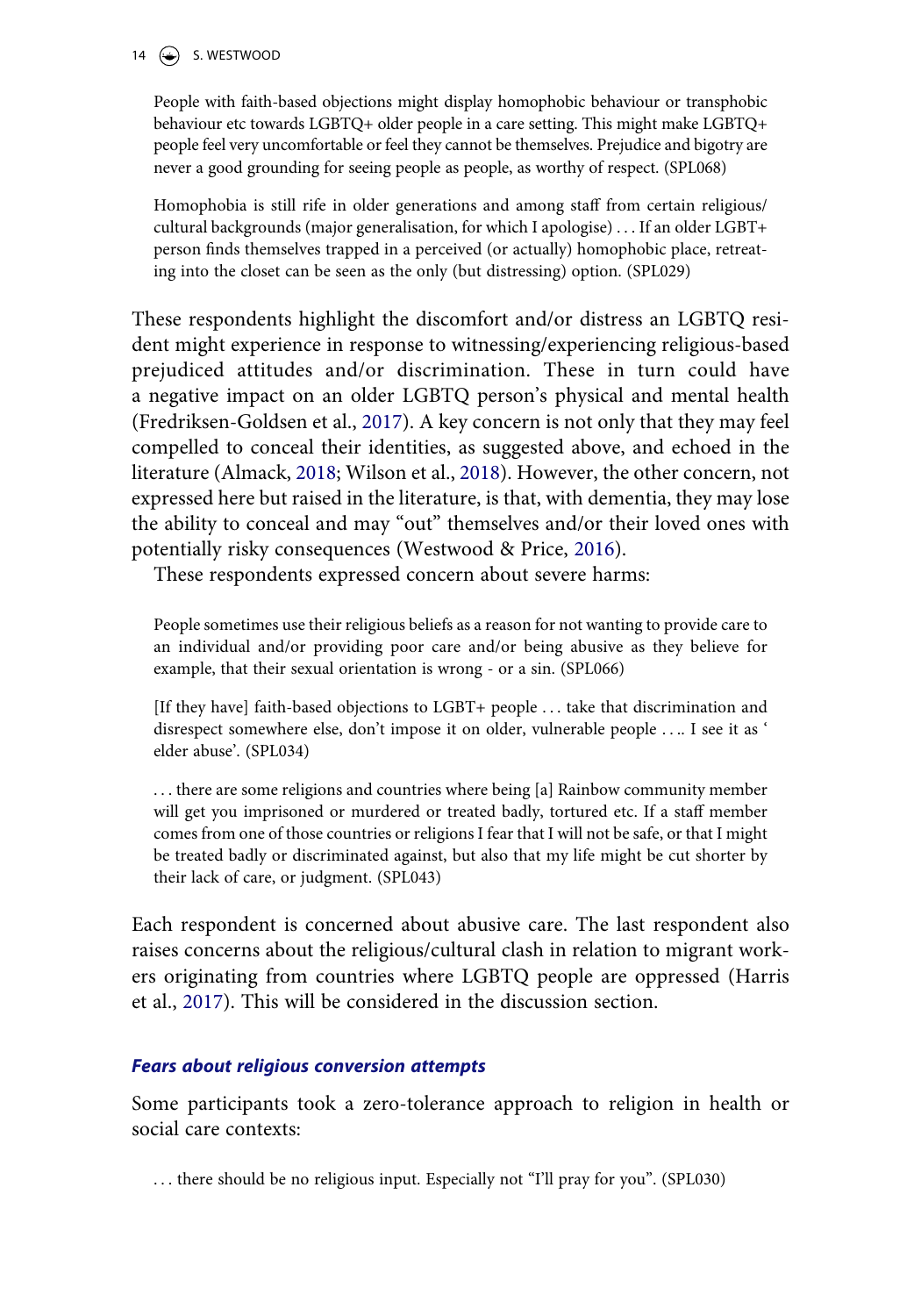Other respondents raised more specific concerns about religious proselytising and/or conversion attempts:

The "hate the sin but love the sinner" rhetoric employed by many people of faith is always exhibited in some sort of conversion-style conversation with vulnerable people. (SPL057)

There have been reported instances of very religious carers inflicting their views on the cared for person. (SPL047)

Some carers who are evangelical can seek to impose their views. (SPL079)

Risk of inappropriate quoting of Bible passages that condemn same sex relationships [or] treating LGBT people as inferior sinful beings. (SPL019)

There is only very limited anecdotal evidence of religious carers seeking to convert LGBTQ people to their beliefs and what evidence there is, as outlined earlier, suggests that this is dealt with via professional regulations. However, hearing about such cases, even if they are extreme examples and/or 'one-off's, can raise anxieties among older LGBTQ people.

Particular concerns were expressed about Christian evangelicals and fundamentalists, particularly those drawing upon Old Testament references to the "sin" of homosexuality. It is worthy of note here that this concern is not about all religious individuals but about more specifically those who take a literal approach to scripture. This echoes research which suggests heightened risk of negative attitudes towards LGBTQ people among evangelical and fundamentalist Christians (Westwood, [2022a\)](#page-26-5).

One of the major concerns among older LGBTQ people about living in care homes, as outlined earlier, is that they are living in closed spaces from which they are unable to leave and are unlikely to be able to assert their rights due to cognitive and/or physical frailties. This then heightens anticipated vulnerability, as this respondent observed:

I have no desire to live in a care home where there are practising religious people whose attitude towards me is negative to a greater or lesser extent. Older people often feel themselves to be in a weaker position unable to stand up for themselves. No-one should be allowed to exploit that vulnerability by imposing their religious prejudices upon them. (SPL063)

<span id="page-16-0"></span>This respondent highlights the power imbalance in older age care spaces, with older people being more vulnerable and less able to defend themselves (Twigg, [2000\)](#page-26-11). The respondent's anxiety about such vulnerability is channelled into fears of religious exploitation. There is no evidence that such religious exploitation exists. The central issue here is the fear that it may, highlighting the important of religious care providers making explicit their commitment to LGBTQ-inclusive care delivery (Hafford-Letchfield et al., [2018](#page-23-4)).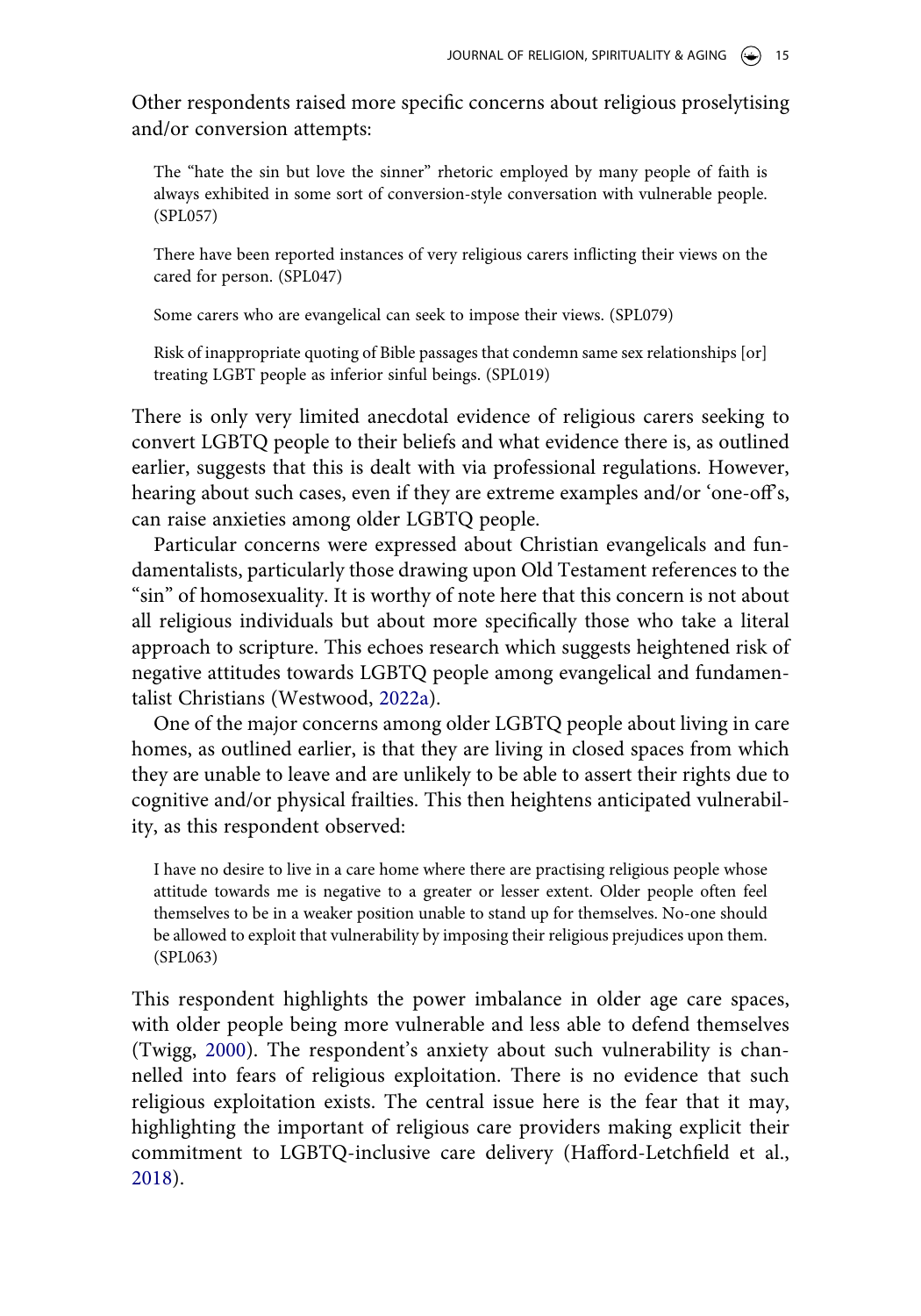#### **Discussion**

The data analysed here provide new and previously unexplored insights into what concerns older LGBTQ people about older age care delivered by religious organisations and/or staff. The most tangible fear participants referred to was religious speech, and that religious staff may seek to convert, or "save" them. There have been a very small number of examples of this happening documented in the literature, and there is no indication that this is occurring routinely. Nonetheless, case law indicates such poor practice is possible and this adds weight to the concerns expressed by the respondents in this study.

The concerns expressed by the respondents are animated by fear. Older LGBTQ people have experienced a lifetime of social exclusion and marginalisation, often associated with religion, and some are fearful of this happening again in later life. As Putney et al. ([2018,](#page-25-8) p. 887) observed, the fear 'runs deep'. There has been a tendency in recent years to think that LGBTQ rights have been won, particularly if those rights are only understood in terms of relationship recognition and decriminalisation (Gerber et al., [2021\)](#page-23-16). However, there are wider issues of inequality, and for older LGBTQ people anticipating living in care homes, older age care needs could relocate them into new terrain of potential prejudice and discrimination at a time in their lives when they may be less able to cope (Westwood, [2016b](#page-26-3), [2016c\)](#page-26-4).

<span id="page-17-9"></span><span id="page-17-8"></span><span id="page-17-6"></span><span id="page-17-4"></span><span id="page-17-3"></span>The issue of migrant workers was also raised. This has previously been mentioned in the literature, with some authors suggesting that migrant workers from certain countries may be more likely to object to LGBTQ people and/or their lives on the grounds of religion (Damant, [2021](#page-22-15); Vinjamuri, [2017\)](#page-26-12). Migrant workers are disproportionately represented in UK health and social care provision (Turnpenny & Hussein, [2021](#page-26-13)), most commonly coming from religious countries with high levels of disapproval towards LGBTQ people, including (Skills for Care, [2020](#page-25-17)): Romania, the 'most religious' of 34 European countries (Pew Center, [2018](#page-21-10)); Poland, Portugal and Italy, the 8th 9th and 13th most religious respectively (Pew Center, [2018](#page-21-10)); the Philippines (93% of the population identifying as Christian); and Nigeria, which has one of the highest levels of religiosity in the world among (Pew Center, [2019\)](#page-22-16). In Nigeria, same-sex sexual activity between both men and women is a criminal offence and samesex marriage is prohibited (Human Dignity Trust, [2022](#page-23-17)).

<span id="page-17-10"></span><span id="page-17-7"></span><span id="page-17-5"></span><span id="page-17-2"></span><span id="page-17-1"></span><span id="page-17-0"></span>Often subject to prejudice and discrimination themselves (Stevens et al., [2012](#page-25-18); West et al., [2017\)](#page-26-14), migrant nurses and care workers may experience religious and cultural tensions between the norms, values and laws of their countries of origin and those in the UK. A recent review of the literature (Balante et al., [2021\)](#page-21-11) highlighted that internationally trained nurses often feel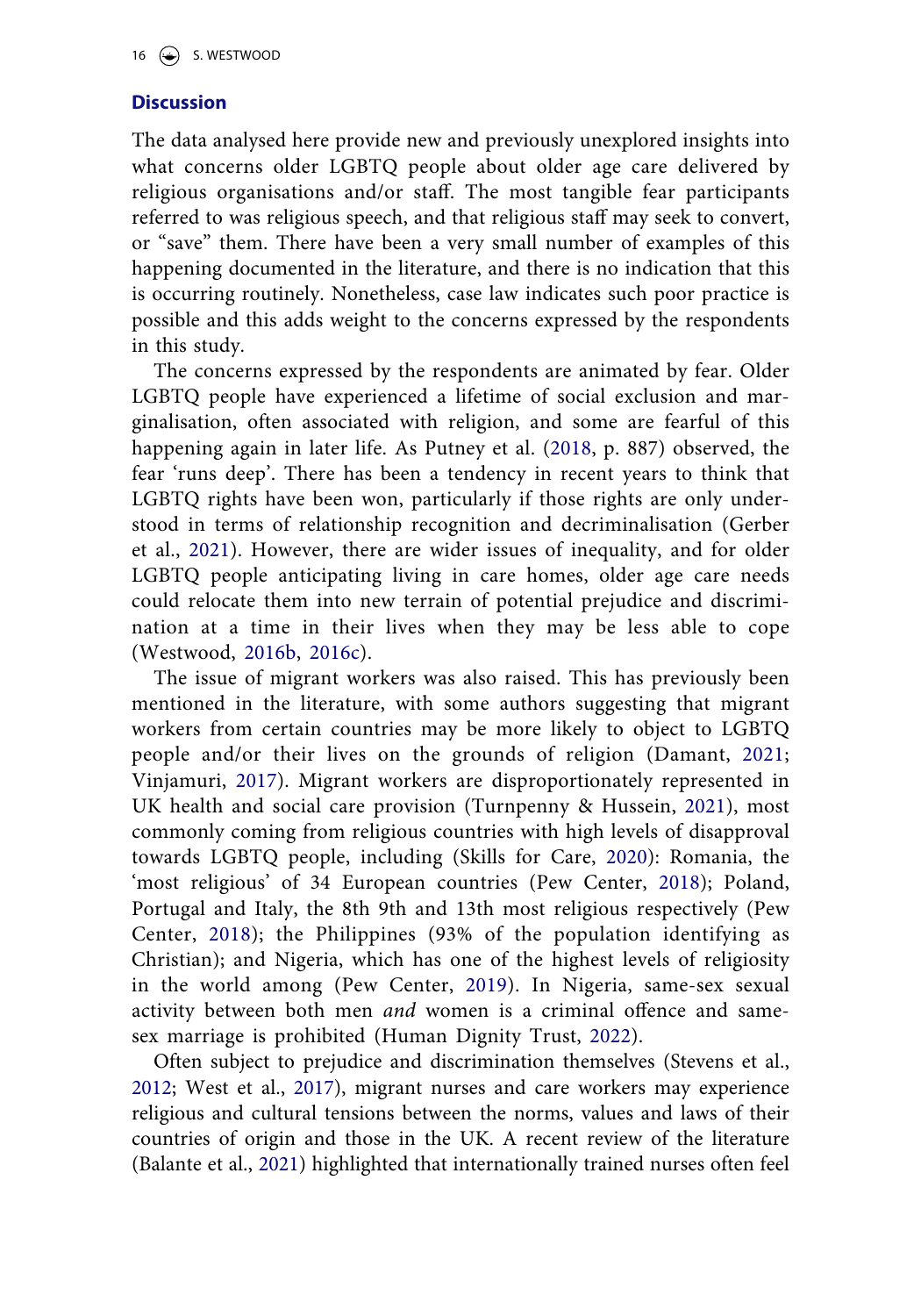excluded by multi-faceted processes of systemic disadvantage and cultural imperialism and that this needs to be addressed to promote their increased integration. A key area of tension can be in relation to LGBTQ issues (Balante et al., [2021;](#page-21-11) Harris et al., [2017](#page-23-15); Westwood, [2022b\)](#page-26-7), suggesting there is a need for greater facilitated dialogue, discussion and reflection in this regard.

The respondents in this study perceive religious tolerance to be insufficient for person-centred care. The concern about a lack of respect underpinning religious tolerance echoes Brown's ([2009](#page-21-3)) work on tolerance as abjection. A lack of respect amounts to the social injustice of misrecognition Fraser, [1997](#page-22-3)), is contrary to the core principles of care ethics (Sevenhuijsen, [1998](#page-25-12); Tronto, [1993](#page-26-9)), and suggests a lack of basic care (Barnes, [2012\)](#page-21-6). A lack of respect also has implications for effective equality (Lynch et al., [2009\)](#page-24-7) – in terms of unequal and inferior love care and support – and relational justice, in terms of potentially unequal formal caring relationships in older age care homes (Lynch et al., [2021](#page-24-8)). All four domains of social justice are implicated and overlap. The quality of care as a resource (going beyond economic resources, Westwood, [2016a\)](#page-26-0) and the quality of social recognition in the delivery of that care inform, in turn, affective equality and relational justice. Care providers taking an antioppressive approach to the care of older LGBTQ people will ensure their voices and experiences – historical and contemporary – are advocated for and associated inequalities challenged, i.e., that older LGBTQ people are appropriately represented in older age care. A lack of such advocacy would constitute a lack of representation and thus a lack of social justice.

<span id="page-18-0"></span>If older LGBTQ people are accepted by health and social care providers (religious or not), their lives validated and celebrated, their relationships recognised and supported, and their oppressions challenged and mitigated, then they are in receipt of equitable, socially just, care. If older LGBTQ people and their relationships are not fully accepted, validated and celebrated, and/or their oppressions go unchallenged, then they are not in receipt of equitable, socially just, care. What is clear from the data is that some older LGBTQ people are concerned about the latter scenario. However, what is also clear from the literature is that although there are concerns about some highly religious staff's attitudes towards LGBTQ people, it is not yet known or understood whether and/or how religious attitudes – positive and negative – inform the delivery of services to older LGBTQ people. Similarly, the implications for the possible experience of moral distress (Corley et al., [2005\)](#page-22-17) by some religious practitioners delivering services to LGBTQ people is not yet understood.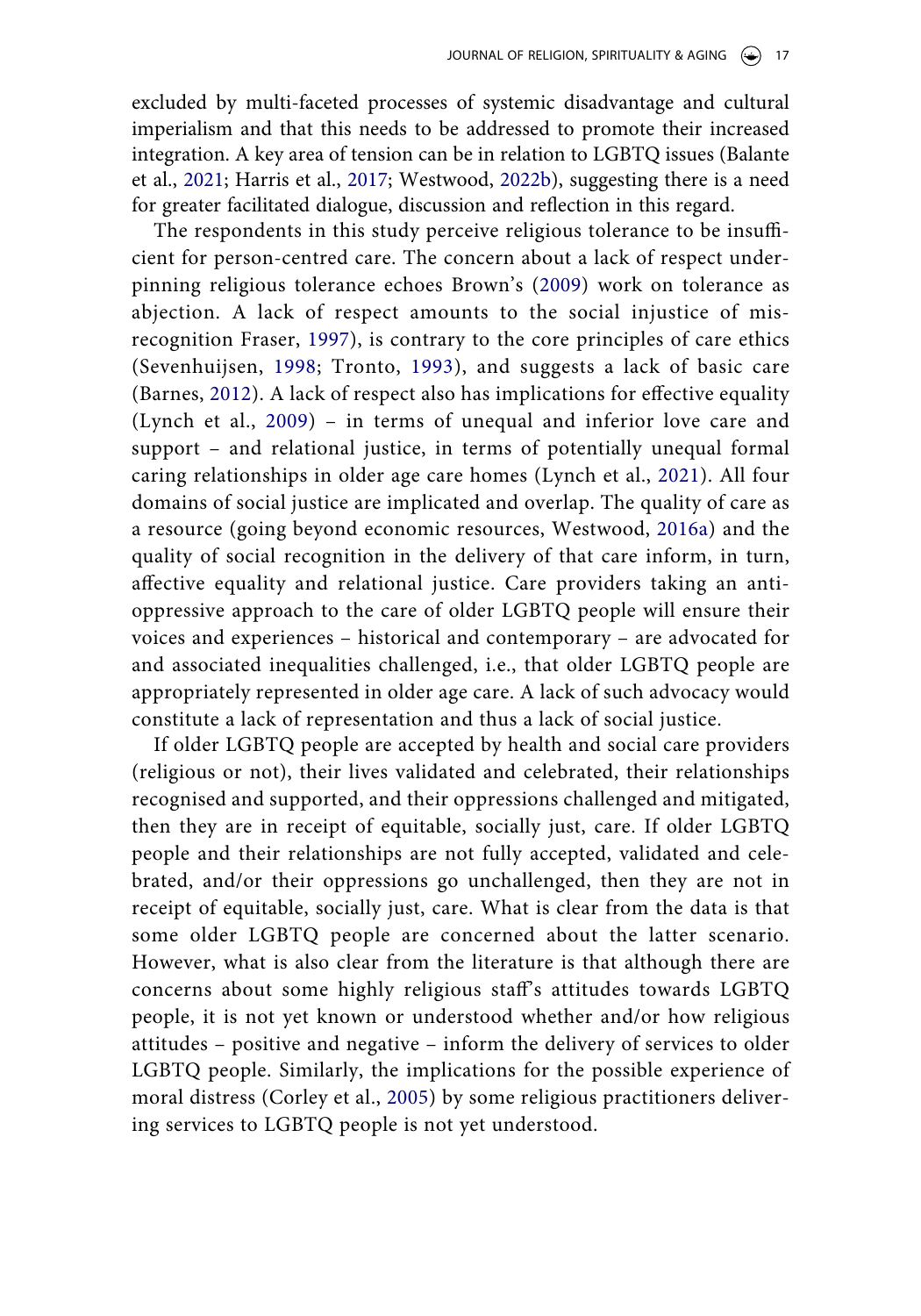#### 18  $\left(\bigstar\right)$  S. WESTWOOD

#### **Limitations**

The data are not indicative of the scale, number or proportion of older LGBTQ people who are concerned about religious-informed care in later life. They do not come from a representative sample (not that any sample of older LGBTQ people can be considered fully representative, given that they are a partially hidden population, Westwood, [2016a](#page-26-0)). The respondents are likely to be among those most concerned about these issues, given they selfselected to complete the survey. The data were analysed by a single experienced researcher and the findings may have been informed by her feminist social gerontological/socio-legal standpoint.

### **Conclusion**

Despite these provisos, the data paint a very clear picture of what it is that some older LGBTQ people are concerned about in relation to religious-based care home provision. This article thus contributes to the emerging discussion about how some religious care organisations and staff can deliver affirmative anti-oppressive care to older LGBTQ people.

The thorny issue which remains unresolved is what *actually* happens in practice. The following research questions require urgent attention:

- (1) What is the quality of the care delivered to older LGBTQ people by religious organisations whose ethos is underpinned by religious values which disapprove of "homosexuality" and gender diversity? Is it affirmative and anti-oppressive? If so, how is this achieved? If not, how and in what way?
- (2) What is the quality of the care delivered to older LGBTQ people by nursing and social care staff who adhere to religious beliefs which disapprove of "homosexuality" and gender diversity? Is it affirmative and anti-oppressive? If so, how is this achieved? If not, how and in what way?
- (3) How do older LGBTQ people understand, and experience care delivered to them by organisations and/or nursing and social care staff who adhere to religious beliefs which disapprove of "homosexuality" and gender diversity?
- (4) How do leaders/managers of religious organisations whose ethos is underpinned by religious values which disapprove of "homosexuality" and gender diversity understand and experience the delivery of care to older LGBTQ people?
- (5) How do nursing and social care staff who adhere to religious beliefs which disapprove of "homosexuality" and gender diversity understand and experience delivering care to older LGBTQ people?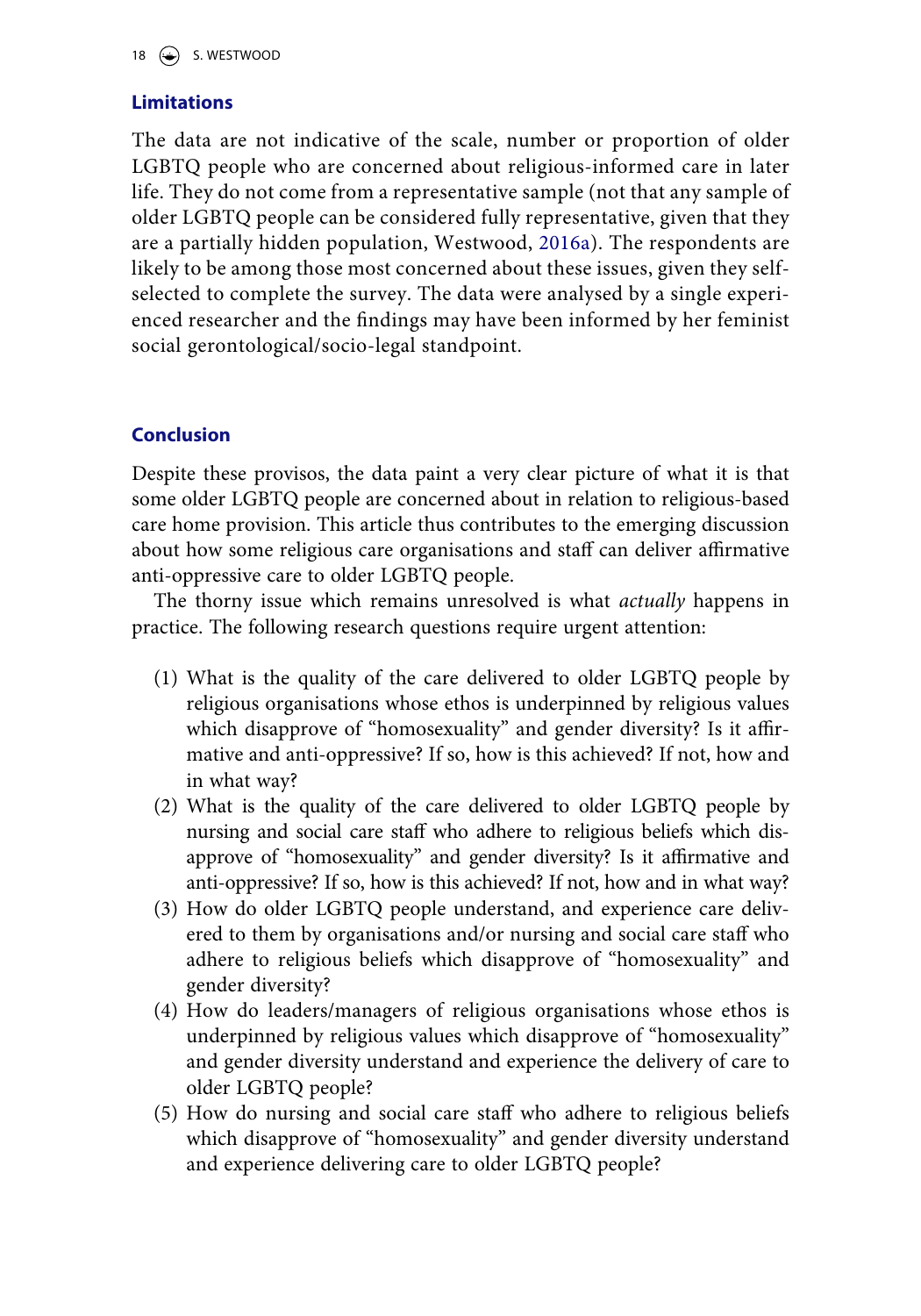(6) What are the social justice implications, particularly for equality of (care) resources, recognition, and relational justice?

It is only when these questions have been answered that it will be possible to contextualise the concerns which have been identified in this paper and determine what, if any, course(s) of action need to be undertaken. However, whether older LGBTQ people's concerns turn out to be reflected in practice, it is clear there a need to respond to their fears and to be able provide assurances that all older age care services – including care delivered by religious providers – are equally LGBTQ-inclusive and socially just.

#### **Notes**

- <span id="page-20-0"></span>1. McFarlane v Relate Avon [2010] IRLR 196 (EAT); [2010] IRLR 872(CA); Eweida and Others v. UK [2013] ECHR 37.
- <span id="page-20-1"></span>2. Christian Concern Legal Centre (Christian Institute, [2016](#page-22-9)) Case Summaries 2006-2015, Page 38. [https://archive.christianconcern.com/sites/default/files/clc\\_case\\_summaries\\_](https://archive.christianconcern.com/sites/default/files/clc_case_summaries_v7.pdf) [v7.pdf](https://archive.christianconcern.com/sites/default/files/clc_case_summaries_v7.pdf).
- <span id="page-20-2"></span>3. Dr David Mackereth v (1) The Department for Work and Pensions (2) Advanced Personnel Management Group (UK) Ltd, Case Number: 1,304,602/2018.
- <span id="page-20-3"></span>4. R (Ngole) v The University of Sheffield [2019]; R (on the application of NGOLE) (Appellant) v The University of Sheffield (Respondent) [2019] EWCA Civ 1127.
- <span id="page-20-4"></span>5. Kuteh v Dartford and Gravesham NHS Trust Employment Tribunal Case Number 2,302,764.2016: Kuteh v Dartford and Gravesham NHS Trust [2019] EWCA Civ 818, [2019] IRLR 716.
- <span id="page-20-5"></span>6. Para. 31, pp. 7-8.
- <span id="page-20-6"></span>7. Para. 22.2.
- <span id="page-20-9"></span><span id="page-20-8"></span><span id="page-20-7"></span>8. Although in the 2011 census over half of the UK population identified as Christian, this is predicted to fall in the 2021 census (Sherwood, [2021](#page-25-19)). According to the British Social Attitudes Survey (Curtice et al., [2019\)](#page-22-18), over half of people in the UK no longer identify with a religion, two-thirds saying they only attend religious services for "special occasions", e.g., weddings, baptisms and funerals. Also, according to the survey, only a third of the UK population identifies as Christian, with Anglicans (belonging to the Churches of England, Scotland and Wales) declining to just 12% of the population. There are now slightly more "non-denominational" Christians (13%), including those affiliated with independent churches, a third of whom attend church regularly. In terms of non-Christian religions, the largest is Muslim (5% of the population) and this is increasing.

#### **Acknowledgments**

My thanks to the peer-reviewers of this article, and to Rhiannon Griffiths for her excellent research assistance.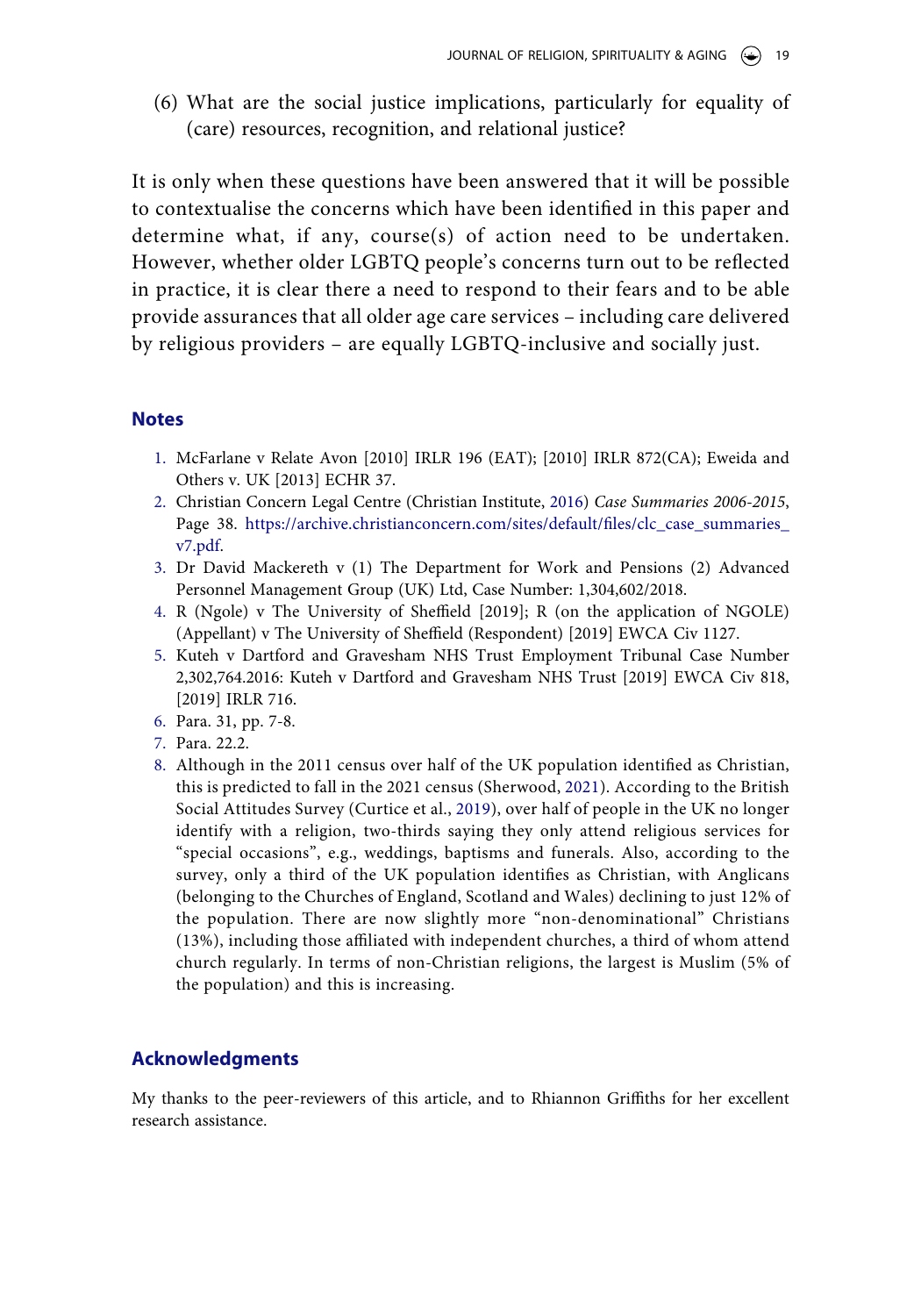#### 20  $\left(\bigstar\right)$  S. WESTWOOD

#### **Disclosure statement**

No potential conflict of interest was reported by the author(s).

#### **Funding**

This article is funded by a small pump-priming research grant from C & JB Morrell Trust Priming Funds (2019/2020), via the University of York.

#### **ORCID**

Sue Westwood **b** http://orcid.org/0000-0003-3875-9584

#### **References**

- <span id="page-21-5"></span>Adenitire, J. O. ([2020](#page-7-0)). Conflicts between religious freedom and sexual orientation nondiscrimination: Should 'mere civility' suffice? Oxford Journal of Law and Religion, 9(2), 229–237. <https://doi.org/10.1093/ojlr/rwaa027>
- <span id="page-21-2"></span>Almack, K. ([2018](#page-5-0)). I didn't come out to go back in the closet': Ageing and end of life care for older LGBT people. In A. King, K. Almack, Y. T. Sung, & S. Westwood (Eds.), Older lesbian, gay, bisexual and trans people: Minding the knowledge gaps (pp. 151–171). Routledge.
- <span id="page-21-11"></span>Balante, J., van den Broek, D., & White, K. [\(2021\)](#page-17-0). How does culture influence work experience in a foreign country? An umbrella review of the cultural challenges faced by internationally educated nurses. International Journal of Nursing Studies, 118, 103930. [https://doi.org/10.](https://doi.org/10.1016/j.ijnurstu.2021.103930)  [1016/j.ijnurstu.2021.103930](https://doi.org/10.1016/j.ijnurstu.2021.103930)

<span id="page-21-6"></span>Barnes, M. [\(2012\)](#page-7-1). Care in everyday life: An ethic of care in practice. Policy Press.

<span id="page-21-4"></span>Bejan, T. M. ([2017\)](#page-7-2). Mere civility. Harvard University Press.

- <span id="page-21-8"></span>Bloemen, E. M., Rosen, T., LoFaso, V. M., Lasky, A., Church, S., Hall, P., Weber, T., & Clark, S. [\(2019\)](#page-14-0). Lesbian, gay, bisexual, and transgender older adults' experiences with elder abuse and neglect. Journal of the American Geriatrics Society, 67(11), 2338–2345. [https://doi.org/](https://doi.org/10.1111/jgs.16101)  [10.1111/jgs.16101](https://doi.org/10.1111/jgs.16101)
- <span id="page-21-3"></span>Brown, W. ([2009](#page-7-3)). Regulating aversion. Princeton University Press.
- <span id="page-21-7"></span>Buetow, S. [\(2010](#page-9-0)). Thematic analysis and its reconceptualization as 'saliency analysis'. Journal of Health Services Research & Policy, 15(2), 123–125. [https://doi.org/10.1258/jhsrp.2009.](https://doi.org/10.1258/jhsrp.2009.009081)  [009081](https://doi.org/10.1258/jhsrp.2009.009081)
- <span id="page-21-9"></span>Burton, C. W., Nolasco, K., & Holmes, D. ([2021\)](#page-14-0). Queering nursing curricula: Understanding and increasing attention to LGBTQIA+ health needs. Journal of Professional Nursing, 37(1), 101–107. <https://doi.org/10.1016/j.profnurs.2020.07.003>
- <span id="page-21-0"></span>Butler, S. S. [\(2017\)](#page-3-0). Older lesbians'experiences with home care: Varying levels of disclosure and discrimination. Journal of Gay and Lesbian Social Services, 29(4), 378–398. [https://doi.org/](https://doi.org/10.1080/10538720.2017.1365673)  [10.1080/10538720.2017.1365673](https://doi.org/10.1080/10538720.2017.1365673)
- <span id="page-21-1"></span>Caceres, B. A., Travers, J., Primiano, J. E., Luscombe, R. E., & Dorsen, C. ([2020](#page-3-1)). Provider and LGBT individuals' perspectives on LGBT issues in long-term care: A systematic review. The Gerontologist, 60(3), e169–e183. <https://doi.org/10.1093/geront/gnz012>
- <span id="page-21-10"></span>Center, P. [\(2018](#page-17-1)). How do European countries differ in religious commitment? [https://www.](https://www.pewresearch.org/fact-tank/2018/12/05/how-do-european-countries-differ-in-religious-commitment/)  [pewresearch.org/fact-tank/2018/12/05/how-do-european-countries-differ-in-religious](https://www.pewresearch.org/fact-tank/2018/12/05/how-do-european-countries-differ-in-religious-commitment/)[commitment/](https://www.pewresearch.org/fact-tank/2018/12/05/how-do-european-countries-differ-in-religious-commitment/)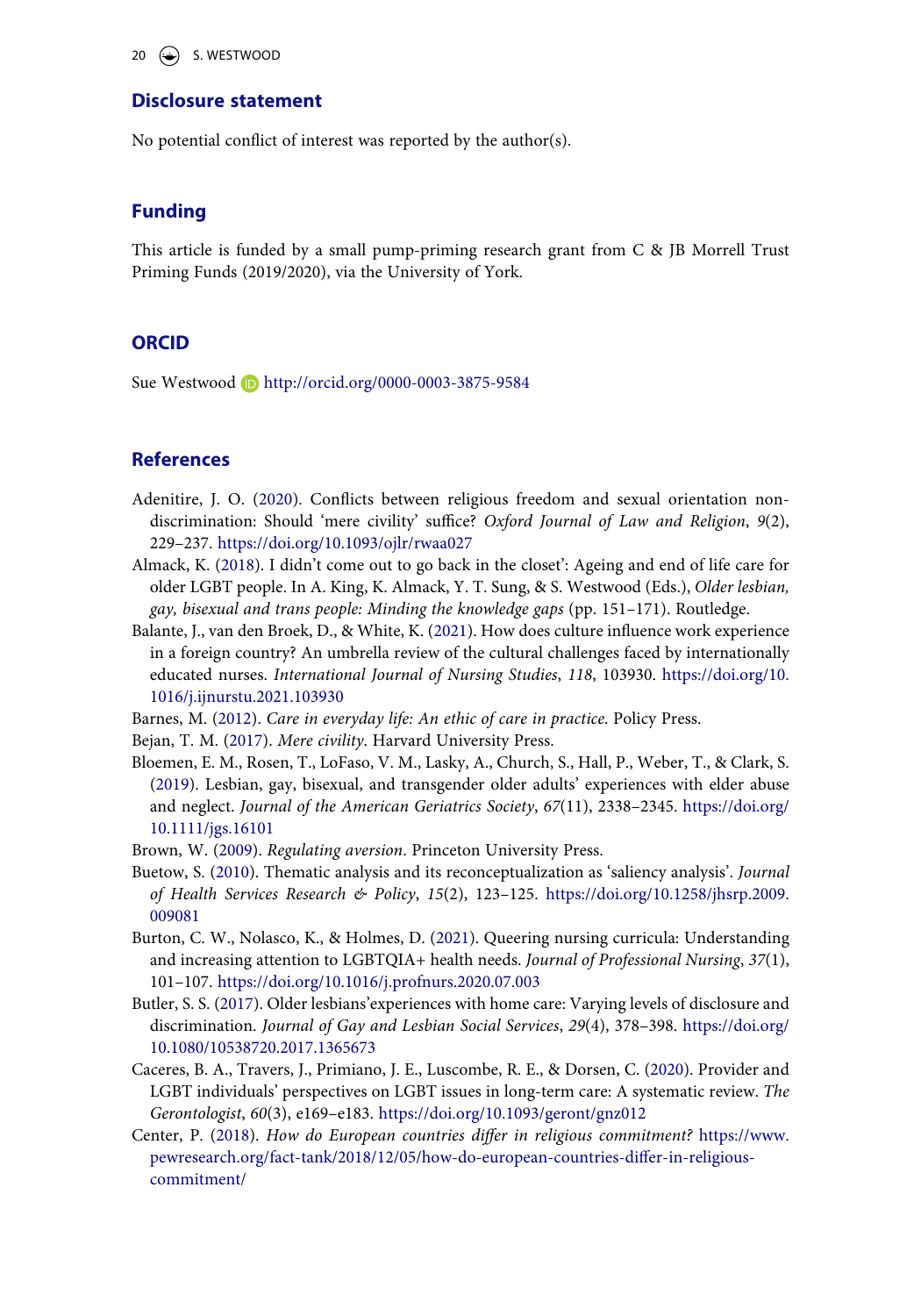- <span id="page-22-16"></span>Center, P. ([2019\)](#page-17-2). The countries with the 10 largest Christian populations and the 10 largest Muslim populations. [https://www.pewresearch.org/fact-tank/2019/04/01/the](https://www.pewresearch.org/fact-tank/2019/04/01/the-countries-with-the-10-largest-christian-populations-and-the-10-largest-muslim-populations/)[countries-with-the-10-largest-christian-populations-and-the-10-largest-muslim](https://www.pewresearch.org/fact-tank/2019/04/01/the-countries-with-the-10-largest-christian-populations-and-the-10-largest-muslim-populations/)[populations/](https://www.pewresearch.org/fact-tank/2019/04/01/the-countries-with-the-10-largest-christian-populations-and-the-10-largest-muslim-populations/)
- <span id="page-22-13"></span>Cho, J. Y., & Lee, E. H. [\(2014\)](#page-9-1). Reducing confusion about grounded theory and qualitative content analysis: Similarities and differences. Qualitative Report, 19(32), 1–20. [http://www.](http://www.nova.edu/ssss/QR/QR19/cho64.pdf) [nova.edu/ssss/QR/QR19/cho64.pdf](http://www.nova.edu/ssss/QR/QR19/cho64.pdf)
- <span id="page-22-9"></span>Christian Institute. ([2016\)](#page-5-1). Transsexualism. [https://www.christian.org.uk/wp-content/uploads/](https://www.christian.org.uk/wp-content/uploads/transsexualism2016.pdf) [transsexualism2016.pdf](https://www.christian.org.uk/wp-content/uploads/transsexualism2016.pdf)
- <span id="page-22-8"></span>Christian Institute. [\(2017](#page-5-2)). Same-sex marriage: Your legal rights to object a guide for churches and Christian employees. [https://www.christian.org.uk/wp-content/uploads/ssm-legal](https://www.christian.org.uk/wp-content/uploads/ssm-legal-guide.pdf)[guide.pdf](https://www.christian.org.uk/wp-content/uploads/ssm-legal-guide.pdf)
- <span id="page-22-14"></span>Clucas, R. ([2019\)](#page-11-0). Trans people and the church of England: Disadvantage and microaggressions. Modern Believing, 58(4), 321–342. <https://doi.org/10.3828/mb.2017.22>
- <span id="page-22-12"></span>Cocker, C., & Hafford-Letchfield, T. (Eds.). ([2014](#page-7-4)). Rethinking anti-discriminatory and antioppressive theories for social work practice. Palgrave Macmillan.
- <span id="page-22-1"></span>Collinge, T. [\(2020](#page-3-2)). Charity care homes: Small, but impactful. New Philanthropy Capita.
- <span id="page-22-0"></span>Competition and Markets Authority. ([2017](#page-3-3)). Care homes market study: Summary of final report, [https://www.gov.uk/government/publications/care-homes-market-study-summary](https://www.gov.uk/government/publications/care-homes-market-study-summary-of-final-report/care-homes-market-study-summary-of-final-report)[of-final-report/care-homes-market-study-summary-of-final-report](https://www.gov.uk/government/publications/care-homes-market-study-summary-of-final-report/care-homes-market-study-summary-of-final-report)
- <span id="page-22-4"></span>Cooper, D., & Herman, D. [\(2013](#page-4-0)). Up against the property logic of equality law: Conservative Christian accommodation claims and gay rights. Feminist Legal Studies, 21(1), 61–80. <https://doi.org/10.1007/s10691-013-9230-4>
- <span id="page-22-17"></span>Corley, M. C., Minick, P., Elswick, R. K., & Jacobs, M. ([2005](#page-18-0)). Nurse moral distress and ethical work environment. Nursing Ethics, 12(4), 381–390. [https://doi.org/10.1191/](https://doi.org/10.1191/0969733005ne809oa)  [0969733005ne809oa](https://doi.org/10.1191/0969733005ne809oa)
- <span id="page-22-6"></span>Cornwall, S. ([2022](#page-4-1)). Factsheet: Sexuality and the Church of England. Religion Media Centre. <https://religionmediacentre.org.uk/factsheets/sexuality-same-sex-marriage-cofe/>
- <span id="page-22-18"></span>Curtice, J., Clery, E., Perry, J., Phillips, M., & Rahim, N. ([2019](#page-20-8)). Religion: Identity, behaviour and belief over two decades. British Social Attitudes: The 36th Report. National Centre for Social Research, UK. [https://www.bsa.natcen.ac.uk/media/39293/1\\_bsa36\\_religion.pdf](https://www.bsa.natcen.ac.uk/media/39293/1_bsa36_religion.pdf)
- <span id="page-22-10"></span>Damant, J. ([2020\)](#page-5-3). How Catholics around the world see same-sex marriage, homosexuality. Pew Research Center. [https://www.pewresearch.org/fact-tank/2020/11/02/how-catholics-around](https://www.pewresearch.org/fact-tank/2020/11/02/how-catholics-around-the-world-see-same-sex-marriage-homosexuality/)  [-the-world-see-same-sex-marriage-homosexuality/](https://www.pewresearch.org/fact-tank/2020/11/02/how-catholics-around-the-world-see-same-sex-marriage-homosexuality/)
- <span id="page-22-15"></span>Damant, J. [\(2021](#page-17-3), December 7) African immigrants in U.S. more religious than other Black Americans, and more likely to be Catholic. Pew Center, [https://www.pewresearch.org/fact](https://www.pewresearch.org/fact-tank/2021/12/07/african-immigrants-in-u-s-more-religious-than-other-black-americans-and-more-likely-to-be-catholic/)[tank/2021/12/07/african-immigrants-in-u-s-more-religious-than-other-black-americans](https://www.pewresearch.org/fact-tank/2021/12/07/african-immigrants-in-u-s-more-religious-than-other-black-americans-and-more-likely-to-be-catholic/)[and-more-likely-to-be-catholic/](https://www.pewresearch.org/fact-tank/2021/12/07/african-immigrants-in-u-s-more-religious-than-other-black-americans-and-more-likely-to-be-catholic/)
- <span id="page-22-11"></span>Department of Health and Social Care (DHSS). ([2021,](#page-6-0) August). Care and support statutory guidance.
- <span id="page-22-2"></span>Dessel, A., & Bolen, R. ((eds). ([2014\)](#page-3-1). Conservative Christian beliefs and sexual orientation in social work: Privilege, oppression, and the pursuit of human rights. Council on Social Work Education Press.
- <span id="page-22-5"></span>Eskridge, W. N., Jr, & Wilson, R. F. (Eds.). [\(2018\)](#page-4-0). Religious freedom, LGBT rights, and the prospects for common ground. Cambridge University Press.
- <span id="page-22-7"></span>Evangelical Alliance, U. K. ([2011\)](#page-4-2). 21st century Evangelicals A snapshot of the beliefs and habits of evangelical Christians in the UK. [https://www.eauk.org/church/resources/snapshot/](https://www.eauk.org/church/resources/snapshot/upload/21st-Century-Evangelicals-Data-Report.pdf) [upload/21st-Century-Evangelicals-Data-Report.pdf](https://www.eauk.org/church/resources/snapshot/upload/21st-Century-Evangelicals-Data-Report.pdf)
- <span id="page-22-3"></span>Fraser, N. [\(1997](#page-4-3)). Justice Interruptus: Critical reflections on the 'postsocialist' condition. Routledge.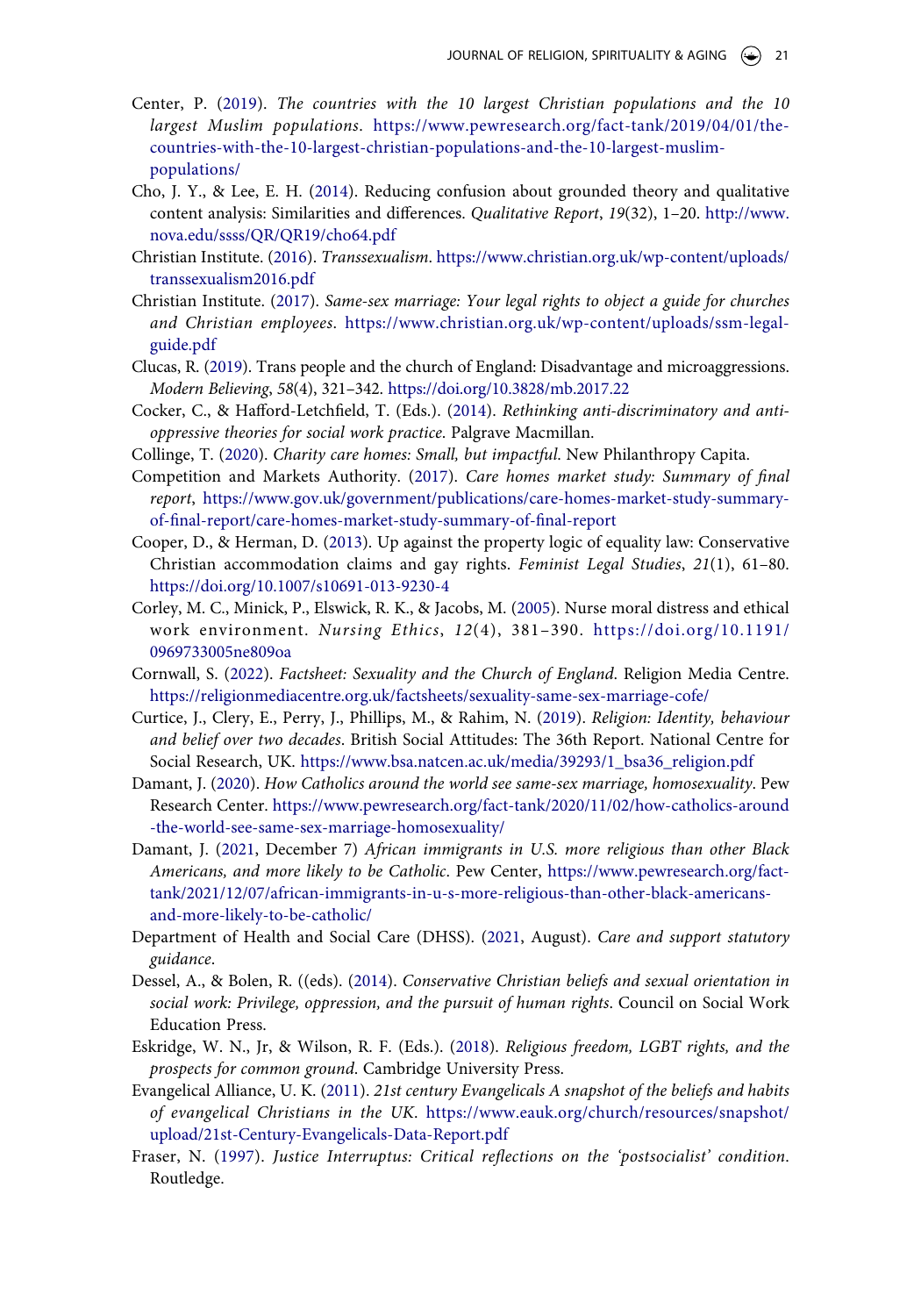- $22 \quad \Leftrightarrow$  S. WESTWOOD
- <span id="page-23-6"></span>Fraser, N. [\(2003\)](#page-4-3). Social justice in an age of identity politics: Redistribution, recognition and participation. In N. Fraser, A. Honneth, J. Golb, J. Ingram, & C. Wilke (Eds.), Redistribution or recognition? A political-philosophical exchange (pp. 7–109). Verso.
- <span id="page-23-8"></span>Fredman, S. ([2020](#page-7-2)). Tolerating the intolerant: Religious freedom, complicity, and the right to equality. Oxford Journal of Law and Religion, 9(2), 305–328. <https://doi.org/10.1093/ojlr/rwaa017>
- <span id="page-23-14"></span>Fredriksen-Goldsen, K. I., Kim, H. J., Bryan, A. E., Shiu, C., & Emlet, C. A. ([2017\)](#page-15-0). The cascading effects of marginalization and pathways of resilience in attaining good health among LGBT older adults. The Gerontologist, 57(suppl\_1), S72–S83. [https://doi.org/10.](https://doi.org/10.1093/geront/gnw170) [1093/geront/gnw170](https://doi.org/10.1093/geront/gnw170)
- <span id="page-23-16"></span>Gerber, P., Raj, S., Wilkinson, C., & Langlois, A. [\(2021\)](#page-17-4). Protecting the rights of LGBTIQ people around the world: Beyond marriage equality and the decriminalisation of homosexuality. Alternative Law Journal, 46(1), 5–12. [https://doi.org/10.1177/](https://doi.org/10.1177/1037969X20986658)  [1037969X20986658](https://doi.org/10.1177/1037969X20986658)
- <span id="page-23-0"></span>Guasp. ([2011\)](#page-3-4). Lesbian, gay and bisexual people in later life. Stonewall.
- <span id="page-23-4"></span>Hafford-Letchfield, T., Simpson, P., Willis, P. B., & Almack, K. [\(2018\)](#page-3-5). Developing inclusive residential care for older lesbian, gay, bisexual and trans (LGBT) people: An evaluation of the care home challenge action research project. Health  $\&$  Social Care in the Community, 26(2), e312–e320. <https://doi.org/10.1111/hsc.12521>
- <span id="page-23-15"></span>Harris, C., Jackson, L., Piekut, A., & Valentine, G. ([2017\)](#page-15-1). Attitudes towards the 'stranger': Negotiating encounters with difference in the UK and Poland. Social & Cultural Geography, 18(1), 16–33. <https://doi.org/10.1080/14649365.2016.1139165>
- <span id="page-23-10"></span>Henrickson, M. ([2017](#page-12-0)). Queer meaning. In B. Crisp (Ed.), The Routledge handbook of religion, spirituality and social work (pp. 220–226). Routledge.
- <span id="page-23-13"></span>Herek, G. M., & McLemore, K. A. ([2013](#page-14-1)). Sexual prejudice. Annual Review of Psychology, 64(1), 309–333. <https://doi.org/10.1146/annurev-psych-113011-143826>
- <span id="page-23-9"></span>Honneth, A. ([2005](#page-7-5)). The Struggle for Recognition: The moral grammar of social conflicts. Polity Press.
- <span id="page-23-11"></span>Hovey, J. E. [\(2009](#page-14-0)). Nursing wounds: Why LGBT elders need protection from discrimination and abuse based on sexual orientation and gender identity. Elder Law Journal, 17, 95–123. [https://heinonline.org/HOL/P?h=hein.journals/elder17&i=99](https://heinonline.org/HOL/P?h=hein.journals/elder17%26i=99)
- <span id="page-23-17"></span>Human Dignity Trust. ([2022](#page-17-5)). Nigeria. [https://www.humandignitytrust.org/country-profile](https://www.humandignitytrust.org/country-profile/nigeria/) [/nigeria/](https://www.humandignitytrust.org/country-profile/nigeria/)
- <span id="page-23-1"></span>Hunter, C., Bishop, J. A., & Westwood, S. ([2016\)](#page-3-4). The complexity of trans\*/gender identities: Implications for dementia care. In S. Westwood & E. Price (Eds.), Lesbian, gay, bisexual and trans\* individuals living with Dementia: Concepts, practice and rights (pp. 124–137). Routledge.
- <span id="page-23-3"></span>Jewish Care. ([2022](#page-3-6)). Care Homes: Find the right Jewish Care home for you, [https://www.](https://www.jewishcare.org/how-we-can-help-you/homes) [jewishcare.org/how-we-can-help-you/homes](https://www.jewishcare.org/how-we-can-help-you/homes)
- <span id="page-23-2"></span>Jihanian, L. J. ([2013\)](#page-3-5). Specifying long-term care provider responsiveness to LGBT older adults. Journal of Gay & Lesbian Social Services, 25(2), 210–231. [https://doi.org/10.1080/10538720.](https://doi.org/10.1080/10538720.2013.782834)  [2013.782834](https://doi.org/10.1080/10538720.2013.782834)
- <span id="page-23-12"></span>Jowett, A. [\(2017](#page-14-2)). 'One can hardly call them homophobic': Denials of antigay prejudice within the same-sex marriage debate. Discourse & Society, 28(3), 281-295. https://doi.org/10.1177/ [0957926516687405](https://doi.org/10.1177/0957926516687405)
- <span id="page-23-5"></span>Jurček, A., Downes, C., Keogh, B., Urek, M., Sheaf, G., Hafford-Letchfield, T., Buitenkamp, C., van der Vaart, N., & Higgins, A. ([2021](#page-3-5)). Educating health and social care practitioners on the experiences and needs of older LGBT adults: Findings from a systematic review. Journal of Nursing Management, 29(1), 43–57. <https://doi.org/10.1111/jonm.13145>
- <span id="page-23-7"></span>Keshet, U. K. [\(2021](#page-5-4)). Denominational perspectives on LGBT inclusion. [https://www.keshetuk.](https://www.keshetuk.org/uploads/1/3/8/6/13861493/keshetuk_factsheet_denominations_4.pdf)  [org/uploads/1/3/8/6/13861493/keshetuk\\_factsheet\\_denominations\\_4.pdf](https://www.keshetuk.org/uploads/1/3/8/6/13861493/keshetuk_factsheet_denominations_4.pdf)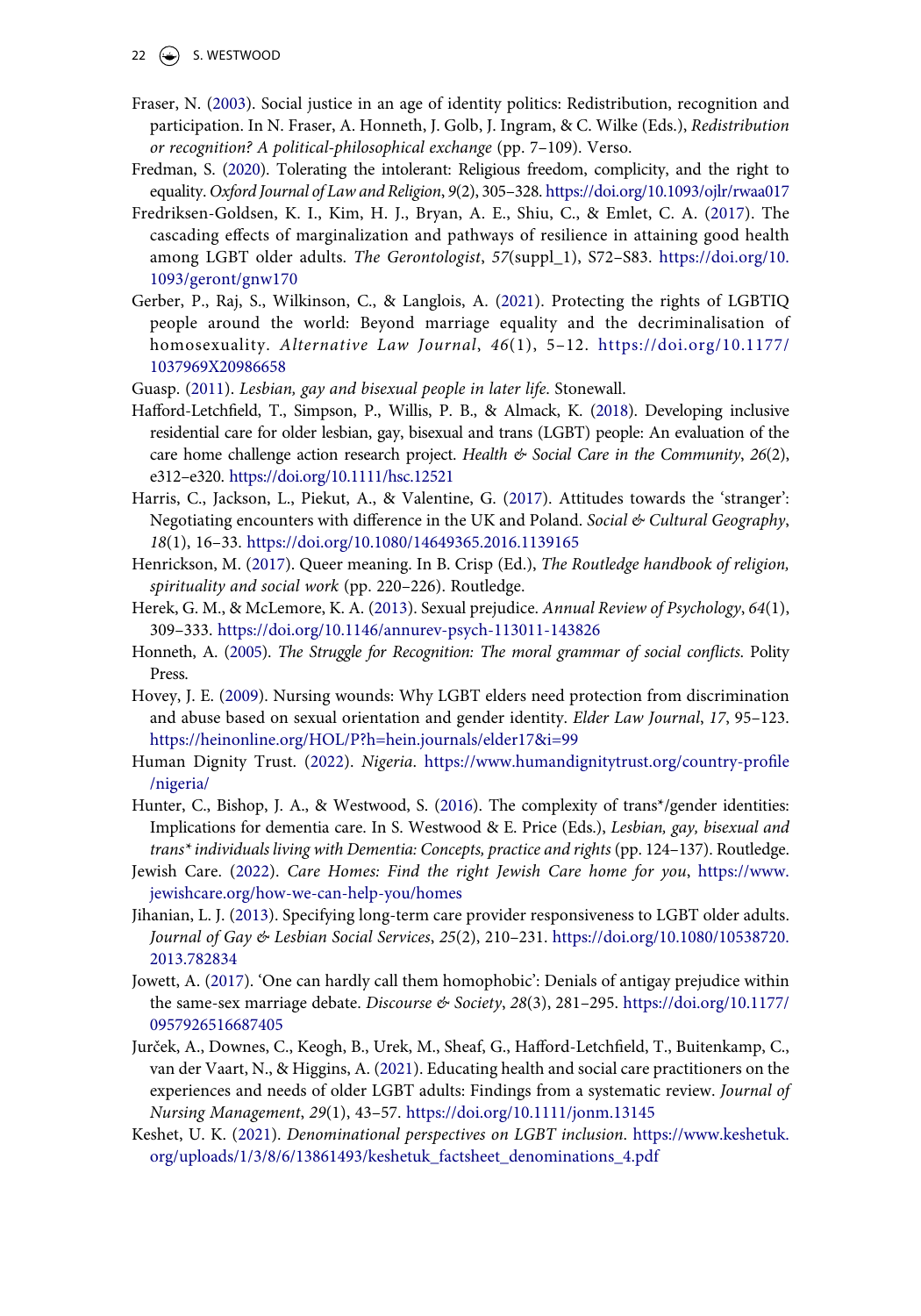- <span id="page-24-1"></span>Kevern, P. [\(2018](#page-2-0)). Ageing, Religion and (in) equality. In S. Westwood (Ed.), Ageing, diversity and equality: Social justice perspectives (pp. 210–221). Routledge.
- <span id="page-24-4"></span>Knocker, S. ([2012\)](#page-3-4). Perspectives on ageing: Lesbians, gay men and bisexuals. Joseph Rowntree Foundation.
- <span id="page-24-15"></span>Koh, C. S., Kang, M., & Usherwood, T. [\(2014\)](#page-13-0). 'I demand to be treated as the person I am': Experiences of accessing primary health care for Australian adults who identify as gay, lesbian, bisexual, transgender or queer. Sexual Health, 11(3), 258–264. [https://doi.org/10.](https://doi.org/10.1071/SH14007)  [1071/SH14007](https://doi.org/10.1071/SH14007)
- <span id="page-24-9"></span>Linklater, M. [\(2021,](#page-5-5) February 6) Zara Mohammed: Britain's new Muslim leader is funny, frank and female. The Times. [https://www.thetimes.co.uk/article/britain-s-new-muslim-leader-is](https://www.thetimes.co.uk/article/britain-s-new-muslim-leader-is-funny-frank-and-female-lgz87r2pv)[funny-frank-and-female-lgz87r2pv](https://www.thetimes.co.uk/article/britain-s-new-muslim-leader-is-funny-frank-and-female-lgz87r2pv)
- <span id="page-24-10"></span>Löf, J., & Olaison, A. [\(2020](#page-5-6)). 'I don't want to go back into the closet just because I need care': Recognition of older LGBTQ adults in relation to future care needs. European Journal of Social Work, 23(2), 253–264. <https://doi.org/10.1080/13691457.2018.1534087>
- <span id="page-24-14"></span>Lomash, E. F., Brown, T. D., & Galupo, M. P. [\(2018\)](#page-12-1). "A whole bunch of love the sinner hate the sin": LGBTQ microaggressions experienced in religious and spiritual context. Journal of Homosexuality, 66(10), 1495–1511. <https://doi.org/10.1080/00918369.2018.1542204>
- <span id="page-24-7"></span>Lynch, K., Baker, J., & Lyons, M. (Eds.). ([2009](#page-4-4)). Affective equality: Love, care, and injustice. Palgrave Macmillan.
- <span id="page-24-8"></span>Lynch, K., Kalaitzake, M., & Crean, M. ([2021\)](#page-4-4). Care and affective relations: Social justice and sociology. The Sociological Review, 69(1), 53–71. <https://doi.org/10.1177/0038026120952744>
- <span id="page-24-3"></span>Mahieu, L., Cavolo, A., & Gastmans, C. [\(2019\)](#page-3-7). How do community-dwelling LGBT people perceive sexuality in residential aged care? A systematic literature review. Aging  $\mathcal{L}$  mental health, 23(5), 529–540. <https://doi.org/10.1080/13607863.2018.1428938>
- <span id="page-24-0"></span>Manning, L., Ferris, M., Narvaez Rosario, C., Prues, M., & Bouchard, L. ([2019\)](#page-2-1). Spiritual resilience: Understanding the protection and promotion of well-being in the later life. Journal of Religion, Spirituality & Aging, 31(2), 168–186. [https://doi.org/10.1080/15528030.](https://doi.org/10.1080/15528030.2018.1532859)  [2018.1532859](https://doi.org/10.1080/15528030.2018.1532859)
- <span id="page-24-12"></span>Marcelin, J. R., Siraj, D. S., Victor, R., Kotadia, S., & Maldonado, Y. A. [\(2019](#page-10-0)). The impact of unconscious bias in healthcare: How to recognize and mitigate it. The Journal of Infectious Diseases, 220(Suppl.\_2), S62–S73. <https://doi.org/10.1093/infdis/jiz214>
- <span id="page-24-6"></span>Mason, K., Cocker, C., & Hafford-Letchfield, T. ([2020\)](#page-4-5). Sexuality and religion: From the court of appeal to the social work classroom. Social Work Education, 1–13. [https://doi.org/10.](https://doi.org/10.1080/02615479.2020.1805426)  [1080/02615479.2020.1805426](https://doi.org/10.1080/02615479.2020.1805426)
- <span id="page-24-2"></span>McCarthy, J., & Das Nair, R. [\(2018\)](#page-2-2). Levels and layers of invisibility: Exploring the intersections of ethnicity, culture and religion in the lives of older LGBT people. In A. King, K. Almack, Y. T. Sung, & S. Westwood (Eds.), Older lesbian, gay, bisexual and trans people: Minding the knowledge gaps (pp. 75–92). Routledge.
- <span id="page-24-11"></span>Mendoza, N. S., Moreno, F. A., Hishaw, G. A., Gaw, A. C., Fortuna, L. R., Skubel, A., Porche, M. V., Roessel, M. H., Shore, J., & Gallegos, A. ([2020\)](#page-7-4). Affirmative care across cultures: Broadening application. Focus, 18(1), 31–39. [https://doi.org/10.1176/appi.focus.](https://doi.org/10.1176/appi.focus.20190030)  [20190030](https://doi.org/10.1176/appi.focus.20190030)
- <span id="page-24-5"></span>MHA. [\(2021\)](#page-3-8). About Us, <https://www.mha.org.uk/about/.%20202/>
- <span id="page-24-13"></span>Nadal, K. L., Davidoff, K. C., Davis, L. S., Wong, Y., Marshall, D., & McKenzie, V. [\(2015\)](#page-11-1). A qualitative approach to intersectional microaggressions: Understanding influences of race, ethnicity, gender, sexuality, and religion. Qualitative Psychology, 2(2), 147–163. [https://doi.](https://doi.org/10.1037/qup0000026) [org/10.1037/qup0000026](https://doi.org/10.1037/qup0000026)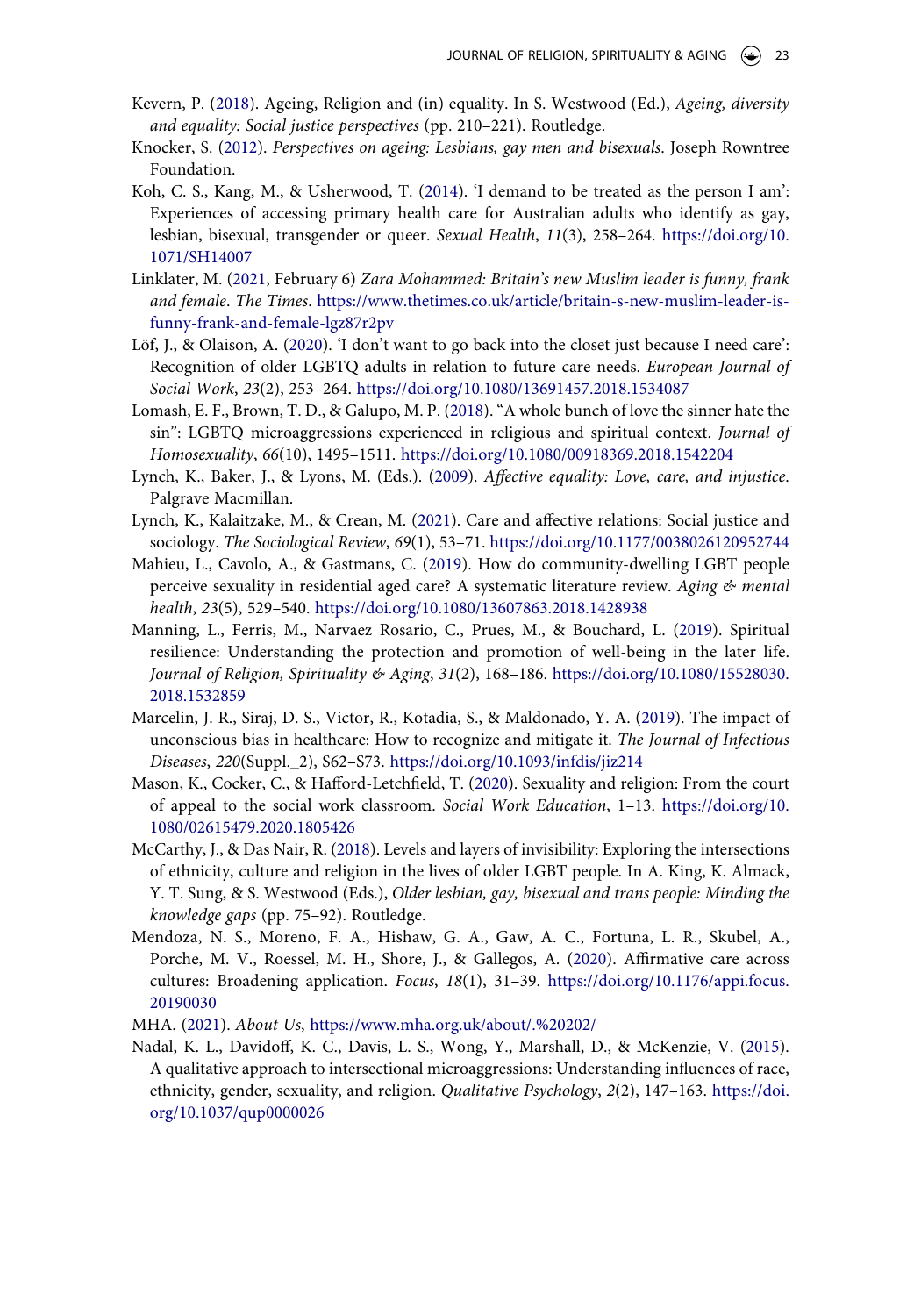- <span id="page-25-16"></span>Nadal, K. L., Whitman, C. N., Davis, L. S., Erazo, T., & Davidoff, K. C. [\(2016\)](#page-11-0). Microaggressions toward lesbian, gay, bisexual, transgender, queer, and genderqueer people: A review of the literature. The Journal of Sex Research, 53(4–5), 488–508. [https://doi.org/10.1080/00224499.](https://doi.org/10.1080/00224499.2016.1142495)  [2016.1142495](https://doi.org/10.1080/00224499.2016.1142495)
- <span id="page-25-11"></span>Ngole, F., [\(2016,](#page-7-6) March 10). 'My views on gay marriage shouldn't stop me from being a social worker'. Community Care (Online), [https://www.communitycare.co.uk/2016/03/10/views](https://www.communitycare.co.uk/2016/03/10/views-gay-marriage-shouldnt-stop-social-worker/)[gay-marriage-shouldnt-stop-social-worker/](https://www.communitycare.co.uk/2016/03/10/views-gay-marriage-shouldnt-stop-social-worker/)
- <span id="page-25-10"></span>NMC. ([2018](#page-6-1)). The Code: Professional standards of practice and behaviour for nurses, midwives and nursing associates. [https://www.nmc.org.uk/globalassets/sitedocuments/nmc](https://www.nmc.org.uk/globalassets/sitedocuments/nmc-publications/nmc-code.pdf)[publications/nmc-code.pdf](https://www.nmc.org.uk/globalassets/sitedocuments/nmc-publications/nmc-code.pdf)
- <span id="page-25-14"></span>Oberdiek, H. [\(2001](#page-10-1)). Tolerance: Between forbearance and acceptance. Rowman & Littlefield.
- <span id="page-25-1"></span>OSJCT. [\(2021](#page-3-9)). About Us, <https://www.osjct.co.uk/about-us>
- <span id="page-25-5"></span>Park, A., Rhead, R. ([2013](#page-4-6)). Personal relationship: Changing attitudes towards sex, marriage, and parenthood. In A. Park, et al., (Eds.), British social attitudes (pp. 1–33). NatCen Social Research.
- <span id="page-25-7"></span>Perraudin, F. ([2016,](#page-5-7) April 11). Half of all British Muslims think homosexuality should be illegal, poll finds. The Guardian. [https://www.theguardian.com/uk-news/2016/apr/11/british](https://www.theguardian.com/uk-news/2016/apr/11/british-muslims-strong-sense-of-belonging-poll-homosexuality-sharia-law)[muslims-strong-sense-of-belonging-poll-homosexuality-sharia-law](https://www.theguardian.com/uk-news/2016/apr/11/british-muslims-strong-sense-of-belonging-poll-homosexuality-sharia-law)
- <span id="page-25-8"></span>Putney, J. M., Keary, S., Hebert, N., Krinsky, L., & Halmo, R. ([2018](#page-5-8)). "Fear runs deep:" The anticipated needs of LGBT older adults in long-term care. Journal of Gerontological Social Work, 61(8), 887–907. <https://doi.org/10.1080/01634372.2018.1508109>
- <span id="page-25-6"></span>Research Center, P. ([2022](#page-4-2)). Religious landscape study: Views about homosexuality among Evangelical protestants. [https://www.pewforum.org/religious-landscape-study/religious](https://www.pewforum.org/religious-landscape-study/religious-tradition/evangelical-protestant/views-about-homosexuality/#demographic-information)[tradition/evangelical-protestant/views-about-homosexuality/#demographic-information](https://www.pewforum.org/religious-landscape-study/religious-tradition/evangelical-protestant/views-about-homosexuality/#demographic-information)
- <span id="page-25-0"></span>Robinson, P. ([2016](#page-3-10)). Ageing fears and concerns of gay men aged 60 and over. Quality in Ageing & Older Adults, 17(1), 6–15. <https://doi.org/10.1108/QAOA-04-2015-0015>
- <span id="page-25-2"></span>Salvation Army. [\(2021](#page-3-6)). <https://www.salvationarmy.org.uk/older-people/care-homes>
- <span id="page-25-4"></span>Saunders, P. ([2012](#page-3-11)). Why not legalise same-sex marriage? Christian Medical Fellowship. [https://](https://www.cmf.org.uk/resources/publications/content/?context=article%26id=25800) [www.cmf.org.uk/resources/publications/content/?context=article&id=25800](https://www.cmf.org.uk/resources/publications/content/?context=article%26id=25800)
- <span id="page-25-13"></span>Seifert, A., Hofer, M., & Rössel, J. [\(2018](#page-9-2)). Older adults' perceived sense of social exclusion from the digital world. Educational Gerontology, 44(12), 775–785. [https://doi.org/10.1080/](https://doi.org/10.1080/03601277.2019.1574415) [03601277.2019.1574415](https://doi.org/10.1080/03601277.2019.1574415)
- <span id="page-25-12"></span>Sevenhuijsen, S. [\(1998\)](#page-7-1). Citizenship and the ethics of care: Feminist considerations on justice, morality, and politics. Routledge.
- <span id="page-25-19"></span>Sherwood, H. [\(2021,](#page-20-9) March 20) Less than half of Britons expected to tick 'Christian' in UK census. The Guardian. [https://www.theguardian.com/uk-news/2021/mar/20/less-that-half](https://www.theguardian.com/uk-news/2021/mar/20/less-that-half-of-britons-expected-to-tick-christian-in-uk-census)[of-britons-expected-to-tick-christian-in-uk-census](https://www.theguardian.com/uk-news/2021/mar/20/less-that-half-of-britons-expected-to-tick-christian-in-uk-census)
- <span id="page-25-9"></span>Skills for Care. [\(2013](#page-6-2)). Code of Conduct for Healthcare Support Workers and Adult Social Care Workers in England. [https://www.skillsforcare.org.uk/Documents/Standards-legislation](https://www.skillsforcare.org.uk/Documents/Standards-legislation/Code-of-Conduct/Code-of-Conduct.pdf) [/Code-of-Conduct/Code-of-Conduct.pdf](https://www.skillsforcare.org.uk/Documents/Standards-legislation/Code-of-Conduct/Code-of-Conduct.pdf)
- <span id="page-25-17"></span>Skills for Care. ([2020](#page-17-6)). The state of the adult social care sector and workforce in England. [https://](https://www.skillsforcare.org.uk/adult-social-care-workforce-data/Workforce-intelligence/) [www.skillsforcare.org.uk/adult-social-care-workforce-data/Workforce-intelligence/](https://www.skillsforcare.org.uk/adult-social-care-workforce-data/Workforce-intelligence/)
- <span id="page-25-15"></span>Somerville, C. [\(2015\)](#page-11-2). Unhealthy Attitudes. Stonewall. [https://www.stonewall.org.uk/resources/](https://www.stonewall.org.uk/resources/unhealthy-attitudes-2015) [unhealthy-attitudes-2015](https://www.stonewall.org.uk/resources/unhealthy-attitudes-2015)
- <span id="page-25-18"></span><span id="page-25-3"></span>Stevens, M., Hussein, S., & Manthorpe, J. ([2012](#page-17-7)). Experiences of racism and discrimination among migrant care workers in England: Findings from a mixed-methods research project. Ethnic and Racial Studies, 35(2), 259–280. <https://doi.org/10.1080/01419870.2011.574714>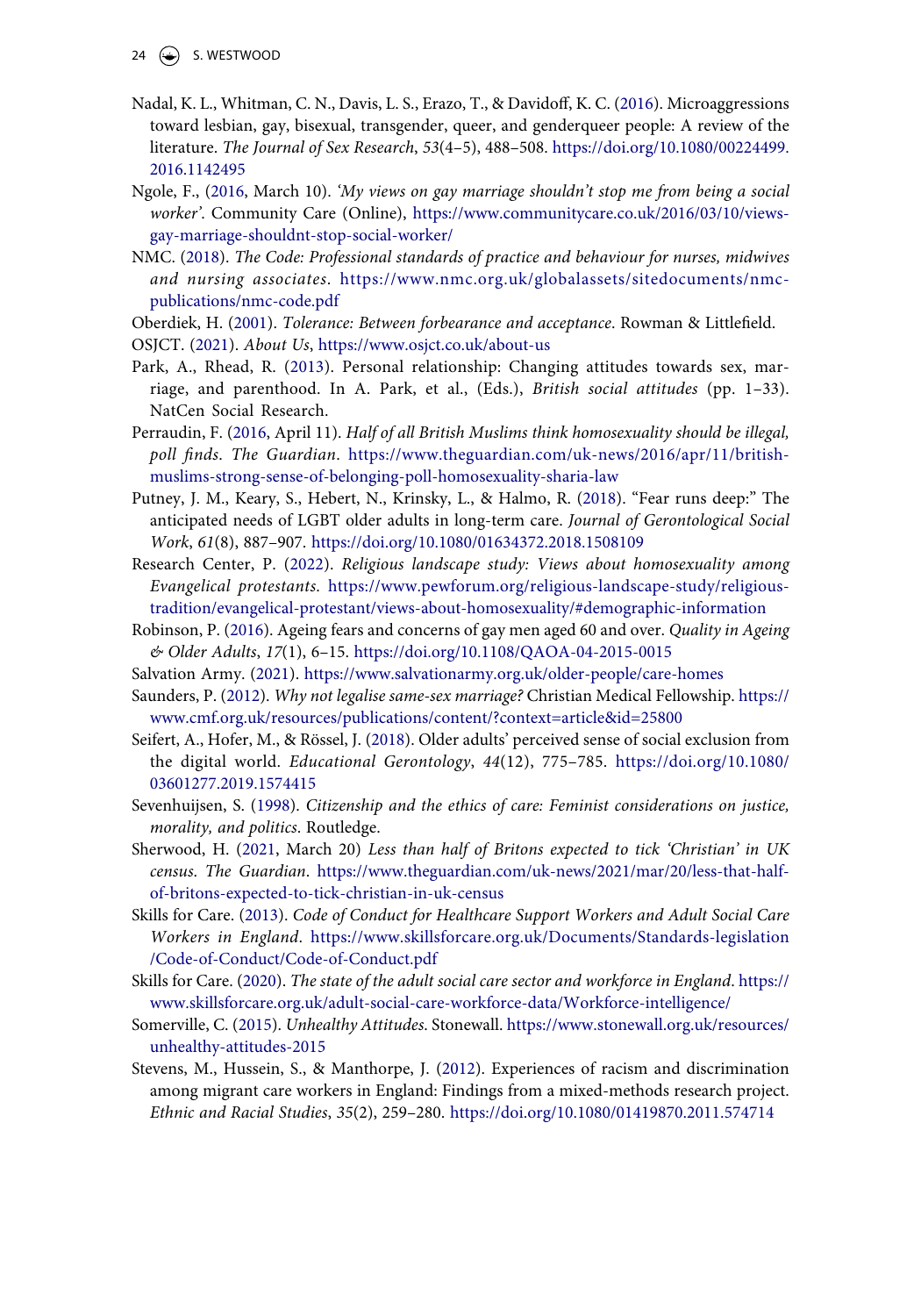Stewart, K., & O'Reilly, P. [\(2017\)](#page-3-5). Exploring the attitudes, knowledge and beliefs of nurses and midwives of the healthcare needs of the LGBTQ population: An integrative review. Nurse Education Today, 53, 67–77. <https://doi.org/10.1016/j.nedt.2017.04.008>

- <span id="page-26-6"></span>Thomas, R. [\(2017\)](#page-3-12). Transgender. [https://www.cmf.org.uk/resources/publications/content/?con](https://www.cmf.org.uk/resources/publications/content/?context=article%26id=26611)  [text=article&id=26611](https://www.cmf.org.uk/resources/publications/content/?context=article%26id=26611)
- <span id="page-26-9"></span>Tronto, J. C. [\(1993\)](#page-7-1). Moral boundaries: A political argument for an ethic of care. Routledge.
- <span id="page-26-13"></span>Turnpenny, A., & Hussein, S. ([2021\)](#page-17-8). Migrant home care workers in the UK: A scoping review of outcomes and sustainability and implications in the context of brexit. Journal of International Migration and Integration, 23, 1–20. [https://doi.org/10.1007/s12134-021-](https://doi.org/10.1007/s12134-021-00807-3) [00807-3](https://doi.org/10.1007/s12134-021-00807-3)
- <span id="page-26-11"></span>Twigg, J. [\(2000](#page-16-0)). Carework as a form of bodywork. Ageing  $\mathfrak{G}$  Society, 20(4), 389–411. [https://](https://doi.org/10.1017/S0144686X99007801) [doi.org/10.1017/S0144686X99007801](https://doi.org/10.1017/S0144686X99007801)
- <span id="page-26-2"></span>Villar, F. ([2019](#page-3-5)). Sexual expression and sexual practices in long-term residential facilities for older people. In A. King, K. Almack, & R. L. Jones (Eds.), Intersections of ageing, gender, sexualities: Multidisciplinary international perspectives (pp. 153–170). Policy Press.
- <span id="page-26-12"></span>Vinjamuri, M. ([2017](#page-17-9)). Using reflection and dialogue to prepare social work students for practice with LGBT populations: An emerging pedagogical model. Journal of Gay and Lesbian Social Services, 29(2), 144–166. <https://doi.org/10.1080/10538720.2017.1295896>
- <span id="page-26-14"></span>West, E., Nayar, S., Taskila, T., & Al-Haboubi, M. [\(2017](#page-17-10)). A review of the literature on the experiences of black, minority and internationally recruited nurses and midwives in the UK healthcare system. University of Greenwich, [https://www.nmc.org.uk/globalassets/sitedocu](https://www.nmc.org.uk/globalassets/sitedocuments/other-publications/bme-nurses%26#x2013;midwives-ftp-research-report.pdf) [ments/other-publications/bme-nurses–midwives-ftp-research-report.pdf](https://www.nmc.org.uk/globalassets/sitedocuments/other-publications/bme-nurses%26#x2013;midwives-ftp-research-report.pdf)
- <span id="page-26-0"></span>Westwood, S. [\(2016a\)](#page-2-3). Ageing, gender and sexuality: Equality in later life. Routledge.
- <span id="page-26-3"></span>Westwood, S. [\(2016b\)](#page-3-10). 'We see it as being heterosexualised, being put into a care home': Gender, sexuality and housing/care preferences among older LGB individuals in the UK. Health  $\mathfrak{G}$ Social Care in the Community, 24(6), e155–e163. <https://doi.org/10.1111/hsc.12265>
- <span id="page-26-4"></span>Westwood, S. ([2016c\)](#page-3-10). Institutions, they're very straight. My god I hope I don't have to go into a care home': Spatial inequalities anticipated by older lesbians and gay men. In R. H. R. Fletcher & C. Beasley (Eds.), ReValuing care in theory, law  $\&$  policy: Cycles and connections (pp. 215–232). Routledge.
- <span id="page-26-1"></span>Westwood, S. [\(2017\)](#page-2-2). Religion, sexuality, and (in) equality in the lives of older lesbian, gay, and bisexual people in the United Kingdom. Journal of Religion, Spirituality & Aging, 29(1), 47–69. <https://doi.org/10.1080/15528030.2016.1155525>
- <span id="page-26-10"></span>Westwood, S. ([2019\)](#page-14-3). Abuse and older lesbian, gay bisexual, and trans (LGBT) people: A commentary and research agenda. Journal of Elder Abuse & Neglect,  $31(2)$ ,  $97-114$ . <https://doi.org/10.1080/08946566.2018.1543624>
- <span id="page-26-5"></span>Westwood, S. ([2022a\)](#page-3-13). Religious-based negative attitudes towards LGBTQ people among healthcare, social care and social work students and professionals: A review of the international literature. Health and Social Care in the Community. [https://doi.org/10.1111/hsc.](https://doi.org/10.1111/hsc.13812) [13812](https://doi.org/10.1111/hsc.13812)
- <span id="page-26-7"></span>Westwood, S. ([2022b\)](#page-4-5). Can religious social workers practice affirmatively with LGBTQ service recipients? An exploration within the regulatory context. Journal of Social Welfare and Family Law. In press.
- <span id="page-26-8"></span>Westwood, S., & Knocker, S. ([2016\)](#page-5-9). One-day training courses on LGBT\* awareness–are they the answer? In S. Westwood & E. Price (Eds.), Lesbian, gay, bisexual and trans\* individuals living with Dementia: Concepts, practice and rights (pp. 155–173). Routledge.